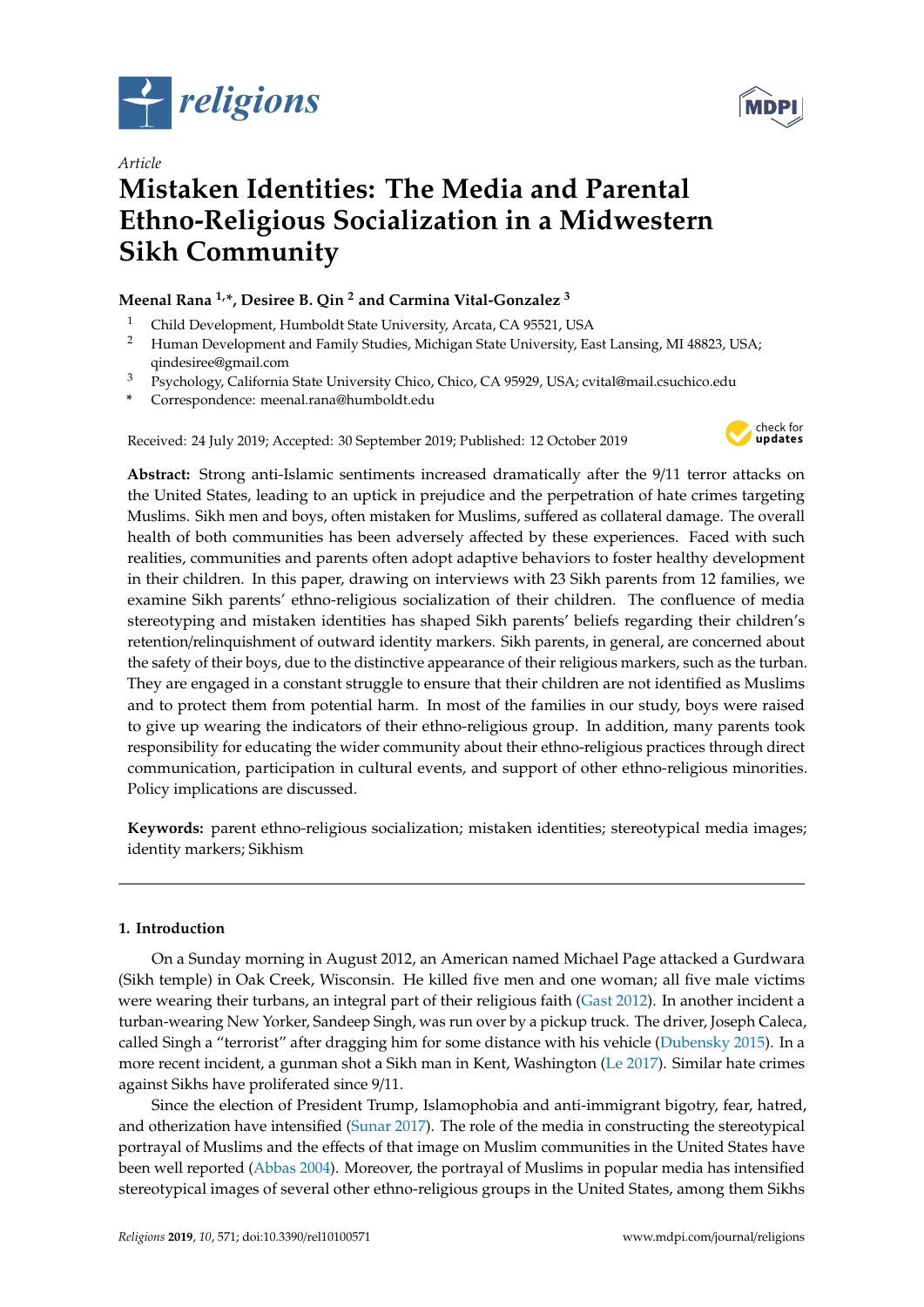[\(Ahluwalia and Pellettiere](#page-15-2) [2010;](#page-15-2) [Kromidas](#page-16-2) [2004;](#page-16-2) [Kumar](#page-16-3) [2016\)](#page-16-3). The influence of popular media in stigmatizing ethno-religious minority families and their socialization practices is an understudied phenomenon. Superficial understanding of intergroup differences often gives rise to misidentification of minorities on the basis of appearance alone. In the United States, the media often mistakes Sikh men and boys for Muslims because of perceived similarities in their appearance (e.g., turbans and beards). The physical and mental health of both Muslim and Sikh communities have suffered similarly [\(Ahluwalia and Pellettiere](#page-15-2) [2010;](#page-15-2) [Kumar](#page-16-3) [2016\)](#page-16-3). A 2013 survey conducted by [The Pluralism Project](#page-17-1) [\(2013\)](#page-17-1) at Harvard University shows that since 9/11 about 83% of Sikhs have either experienced hate crimes or known someone who has fallen victim to bigotry. A study conducted by [The Sikh Coalition](#page-17-2) [\(2014\)](#page-17-2) shows that 50% of Sikh children are bullied at school; when the sample is restricted to practicing Sikhs who wear turbans, the number is even higher (67%).

Nevertheless, few studies have examined how Sikh immigrant communities and families deal with the elevated hostility and discrimination engendered by prejudicial representation in popular media. In addition to its contribution to existing research on immigrant parent socialization, more specifically ethno-religious socialization and discrimination, our study adds to the scant body of research on the role of popular media in stereotyping certain groups and creating "otherization." More importantly, our study acknowledges that popular media plays an important role in Sikh families' parental ethno-religious socialization. The turban worn by Sikh men, one of the articles of their faith, is particularly implicated in the aforementioned problem of misidentification. The turban has deep-rooted historic and religious significance for Sikh men; they believe it is a gift from their Gurus, and wear it as an assertion of equality among all people. It also represents faithfulness to the Sikh values of service, compassion, and justice [\(Guru Nanak Mission](#page-16-4) [2008\)](#page-16-4). In the face of multiple pressures—globalization, individual choice, societal pressure, and religious prejudice—Sikh men and boys must consciously decide whether or not to continue wearing their turbans. The former option does not necessarily constitute alienation from the deep-rooted spiritual values of the religion, but is instead an adapted form of religiosity. This paper focuses on the role of stereotyping and mistaken identity in Sikh parents' ethno-religious socialization of their children, particularly with regard to boys, who are more prone to misidentification and more often than not prioritized within traditional families. Since boys and men are more vulnerable to bullying and discrimination due to their outward identity markers, the focus of this study was ethno-religious socialization of boys.

## *1.1. The Sikh Community in the United States*

There have been three waves of Sikh immigration to the United States: (1) Farm laborers and railroad workers migrated to California in the 1800s; (2) post-1965 Hart-Cellar Act new immigrants, seeking higher education and family reunification; and (3) asylum seekers, who came in the late 1980s and early 1990s following the Hindu-Sikh riots in India [\(Crossette](#page-15-3) [2004\)](#page-15-3). The vast majority of Sikh immigrants to the United States come from India [\(Mann](#page-17-3) [2006\)](#page-17-3). There are currently approximately 280,000 Sikhs in the United States, accounting for 10% of all Asian Indians [\(The Association of Religious Data Archives](#page-17-4) [2010\)](#page-17-4). According to the American Sikh Organization, this number could, in fact, be as large as 500,000 [\(Pew Forum](#page-17-5) [2012\)](#page-17-5). The majority of Sikhs speak Punjabi as their first language. Similar to many other immigrant groups in the United States, Sikhs have put down roots, built homes, established communities, demonstrated their patriotism by purchasing or leasing agricultural lands, and joined the military [\(Mann](#page-17-3) [2006\)](#page-17-3). However, their integration into American culture has been fraught in some regards; certain workplaces, for example, prohibit head coverings, facial hair, jewelry, and weapons. The exterior markers of Sikh identity include long hair worn in a turban, a blunt sword, and a steel bracelet—symbolic representations of holiness, leadership, order, justice, protection for the weak, strength, and integrity [\(Guru Nanak Mission](#page-16-4) [2008\)](#page-16-4). After the 9/11 attacks, the turban was invoked in the racial profiling used by counter-terrorism surveillance technologies [\(Puar and Rai](#page-17-6) [2002\)](#page-17-6). As a result of the ensuing problem of misidentification, Sikh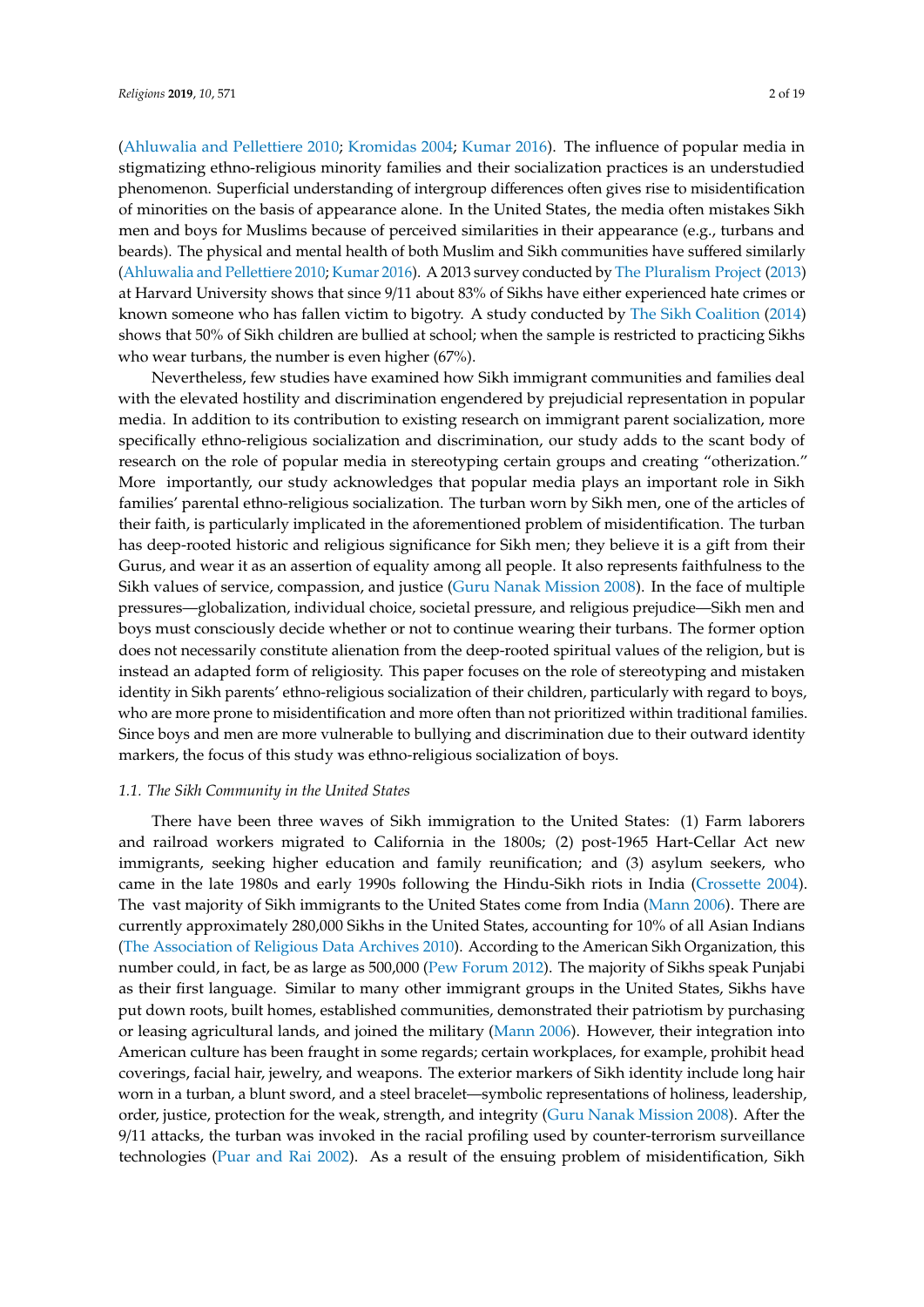communities have found support in collective practices that serve as antidotes to negative stereotypes [\(Ahluwalia and Pellettiere](#page-15-2) [2010;](#page-15-2) [Kurien](#page-16-5) [2014\)](#page-16-5).

The media-influenced marginalization of Sikh communities has been especially challenging for parents as they negotiate the ethno-religious socialization of their children. There is limited (and somewhat dated) research available on Sikh families and children: One notable example is [Gibson](#page-16-6) [\(1989\)](#page-16-6) study of Sikh American students' strong performance in schools despite their limited language abilities, cultural differences, and subjection to prejudice. Another study, which examined the immediate after-effects of 9/11 on Sikh youth in American schools, found that many Sikh students were altering their appearances in order to fit in with the mainstream [\(Verma](#page-17-7) [2005\)](#page-17-7). A more recent qualitative phenomenological study examined how five Sikh men coped with the experiences of discrimination in New York City after 9/11 [\(Ahluwalia and Pellettiere](#page-15-2) [2010\)](#page-15-2). Nonetheless, few studies have examined how Sikh immigrant families and communities engage in ethno-religious socialization with their children in view of media-generated stereotyping.

## *1.2. Parental Racial*/*Ethno-Religious Socialization*

In addition to fostering individual child development, minority parents must socialize their children to construct and negotiate their ethnic identities across two or more cultures, languages, and often nations (Garcí[a-Coll et al.](#page-16-7) [1996\)](#page-16-7). The manner in which parents transmit information, values, and perspectives pertaining to ethnicity and race to their children is commonly referred to as ethnic or racial socialization [\(Hughes et al.](#page-16-8) [2006\)](#page-16-8). Ethnic/racial socialization includes parental practices that promote cultural, racial, and ethnic pride; create mistrust of other groups; and prepare their children for potential racism. This socialization could be proactive or reactive, overt or covert, and initiated by children or parents [\(Hughes et al.](#page-16-8) [2006;](#page-16-8) [Umaña-Taylor and Fine](#page-17-8) [2004\)](#page-17-8). Proactive socialization involves preparing children for prejudice and discrimination they might encounter. Reactive socialization is the processing done with children after encounters with discriminatory behaviors. Parents may use direct messages such as "you should be proud to be a Sikh", i.e., overt socialization; or they may take them to Gurdwara (Sikh temple) to observe the community's various religious practices, i.e., covert socialization. These interactions may be initiated by children as well as by parents [\(Hughes et al.](#page-16-8) [2006\)](#page-16-8). Parents may use modeling, encourage their children to attend church or temple, take them to community gatherings, supply relevant literature, tell stories about the history of their race and religion, and share advice about socializing their children [\(Hughes et al.](#page-16-8) [2006\)](#page-16-8). Immigrant parents keep in touch with their extended family members in their home country—another means of maintaining their cultural ties [\(Ferguson et al.](#page-16-9) [2016\)](#page-16-9).

Parents' ethnic/racial socialization of their children is affected by individual experiences of discrimination [\(Caughy et al.](#page-15-4) [2002\)](#page-15-4), along with immigration history, current status in the host country, connections with home country, and social capital embedded in the community [\(Berry and Sam](#page-15-5) [1997;](#page-15-5) [Okagaki and Bingham](#page-17-9) [2005;](#page-17-9) [Yosso](#page-18-0) [2005\)](#page-18-0). According to the integrative model of child development proposed by Garcí[a-Coll et al.](#page-16-7) [\(1996\)](#page-16-7), social constructs such as racism, discrimination, and oppression can promote adaptive parenting socialization strategies designed to help children cope with discrimination and bolster their self-image. Sikh parents must negotiate the conflict between their religious values (i.e., egalitarianism, fearlessness, and social justice) and the need to prepare their sons for fallout discrimination in the current Islamophobic environment. The safety of their children must be their top priority. Some ethno-religious considerations in Sikh families' socialization might include: Intergenerational relationships, the history of Sikhism, the acculturation gap between parents and children, sense of community, and role of extended family members in raising children. There are studies of ethnic and racial socialization in African American families and minorities such as Latino Americans [\(Hughes](#page-16-10) [2003;](#page-16-10) [Romero et al.](#page-17-10) [2000;](#page-17-10) [Umaña-Taylor and Fine](#page-17-8) [2004\)](#page-17-8), Asian American families, and transracial adoptees [\(Yoon](#page-18-1) [2004\)](#page-18-1). There is, however, a significant paucity of research on parental ethno-religious socialization practices in immigrant and minority families, more specifically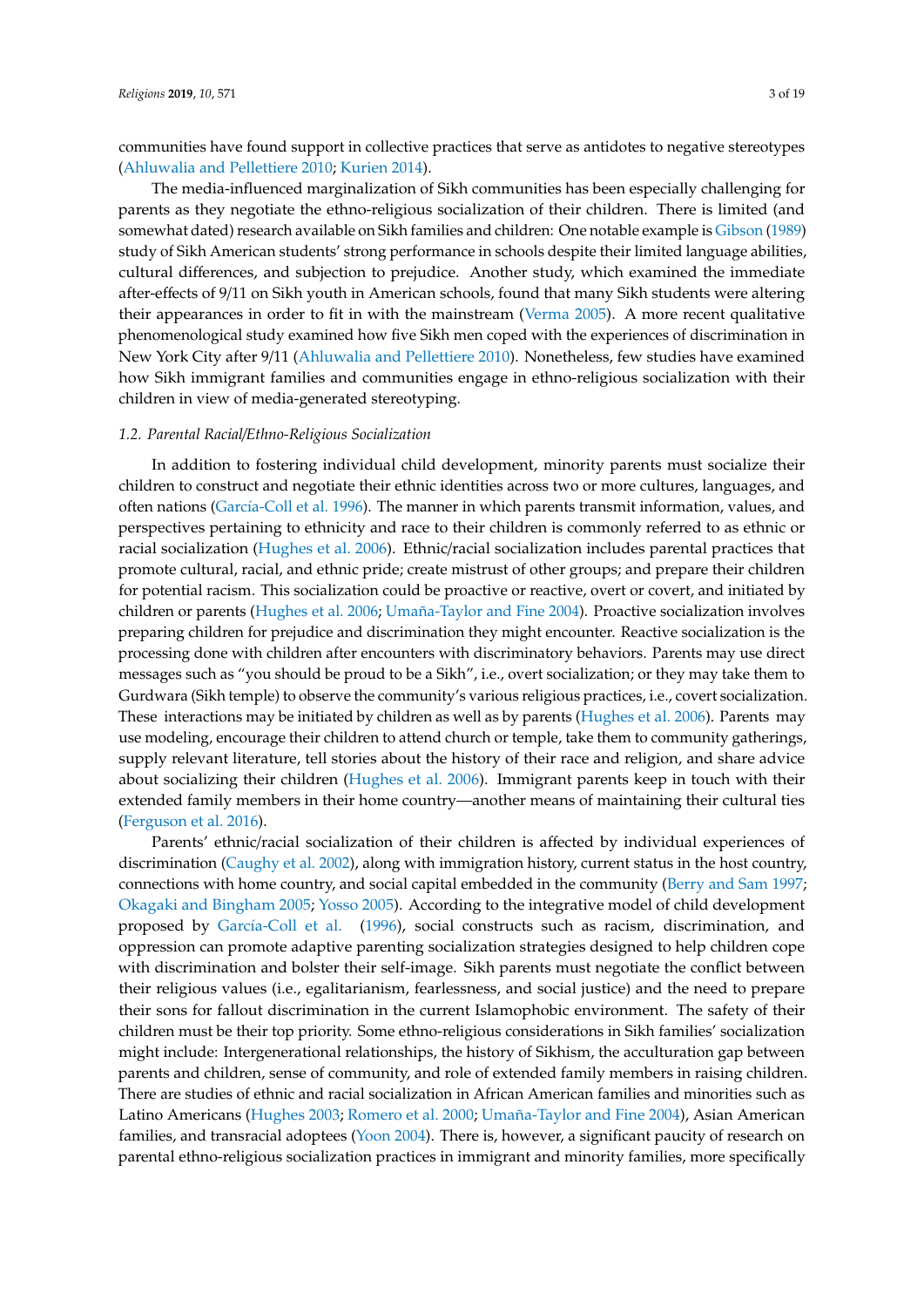Sikh families. The few studies on Asian Indian parents, for example, gloss over the Sikh community's identity as a separate ethnic group [\(Inman et al.](#page-16-11) [2007\)](#page-16-11).

Differentiating between religion and ethnicity is often difficult. Often, parents socialize their children via religious practices, thus integrating religion into their ethnic identity. This paper hence considers the two variables as a single construct: Ethno-religious identity [\(Stout](#page-17-11) [1975\)](#page-17-11). Sikh parents may want their children to internalize religious values (i.e., equality, service, social justice, fearlessness, strength, honesty) and cultural values (i.e., respect for elders, sharing food, etc.) at the same time. Oftentimes, the religious and cultural values are intertwined. For example, the value of sharing food is connected to service in Sikhism. The community lunch, *langar*, is thus an ethno-religious event. Similarly, the outward markers of Sikhism evidence cultural and religious integration. These markers are associated mainly with boys, who are traditionally viewed as transmitters of the religion to the next generation.

Drawing on Bronfenbrenner's bioecological framework [\(Bronfenbrenner](#page-15-6) [1979\)](#page-15-6), we examine Sikh immigrant parents' ethno-religious socialization strategies given the Islamophobic environment, media-induced misidentification, and ethno-religious community support. We integrate parent socialization practices [\(Hughes et al.](#page-16-8) [2006\)](#page-16-8) and adaptive parenting strategies (Garcí[a-Coll et al.](#page-16-7) [1996\)](#page-16-7) into the microsystem layer (i.e., innermost layer with proximal processes) of the model. We also examine how parenting strategies are affected by the parents' education, occupations, and personal ethno-religious experiences and identities. According to Bronfenbrenner, there are bidirectional processes within the microsystem: Family-driven socialization of the children, and youth-driven socialization of the parents [\(Umaña-Taylor et al.](#page-17-12) [2013\)](#page-17-12). In this paper, we focus on the parents' point of view. At the macrolevel, we integrate the role played by popular media in stereotyping minorities, which might affect Sikh parents' ethno-religious socialization of their sons on both the familial and community levels [\(Matin et al.](#page-17-13) [2008\)](#page-17-13).

The media have similarly affected African American parental socialization of their sons. Studies show that their priority is to protect their sons from harm, more specifically according to a recent study, by "disavowing the thug image of African American males" [\(Dow](#page-15-7) [2016,](#page-15-7) p. 161). In Dow's study, 60 mothers, from both the upper and middle classes, reported using four different strategies to manage their sons' "thug" image. They facilitated their sons' experiences in different environments in order to expose them to different cultures, subcultures, and communication styles. They managed the environment by guiding their sons' regular social interactions. These mothers were also engaged in minimizing their sons' images and emotions by encouraging or discouraging certain appearances/behaviors, such as "not allowing their sons to wear hoodies" or "making them join some relaxation classes to control their emotions during negative interactions with other peers or teachers in schools" (p. 181).

The goals of gender socialization of boys in African American families—to foster self-reliance and "mistrust" for others when it comes to displaying their masculinity—may be incongruent with their values of "community, communalism, and cooperation" [\(Howard et al.](#page-16-12) [2013,](#page-16-12) p. 227). The parents in the study encouraged their sons to avoid displaying masculinity and to stay away from other groups in order to protect themselves from harm. African American parents also reported using "barrier socialization", explaining to their children about the kinds of difficulties they might face due to a less positive evaluation of their race [\(Smalls and Cooper](#page-17-14) [2012\)](#page-17-14). Along the same lines, this paper examines the different strategies Sikh parents use to socialize their boys.

## *1.3. The Role of Popular Media in Framing Public Perception*

In addition to current events and news, the mass media deals with "social norms, customs, and standards ranging from behaviors to beauty" [\(Mok](#page-17-15) [1998,](#page-17-15) p. 185). The media contributes to shaping dominant narratives in public discourse, including attitudes toward immigrant and minority groups [\(Angeles](#page-15-8) [2010\)](#page-15-8). According to [Matin et al.](#page-17-13) [\(2008\)](#page-17-13), the macro level factors such as media depictions and the sociopolitical environment interact with each other to stigmatize certain groups. In this paper, we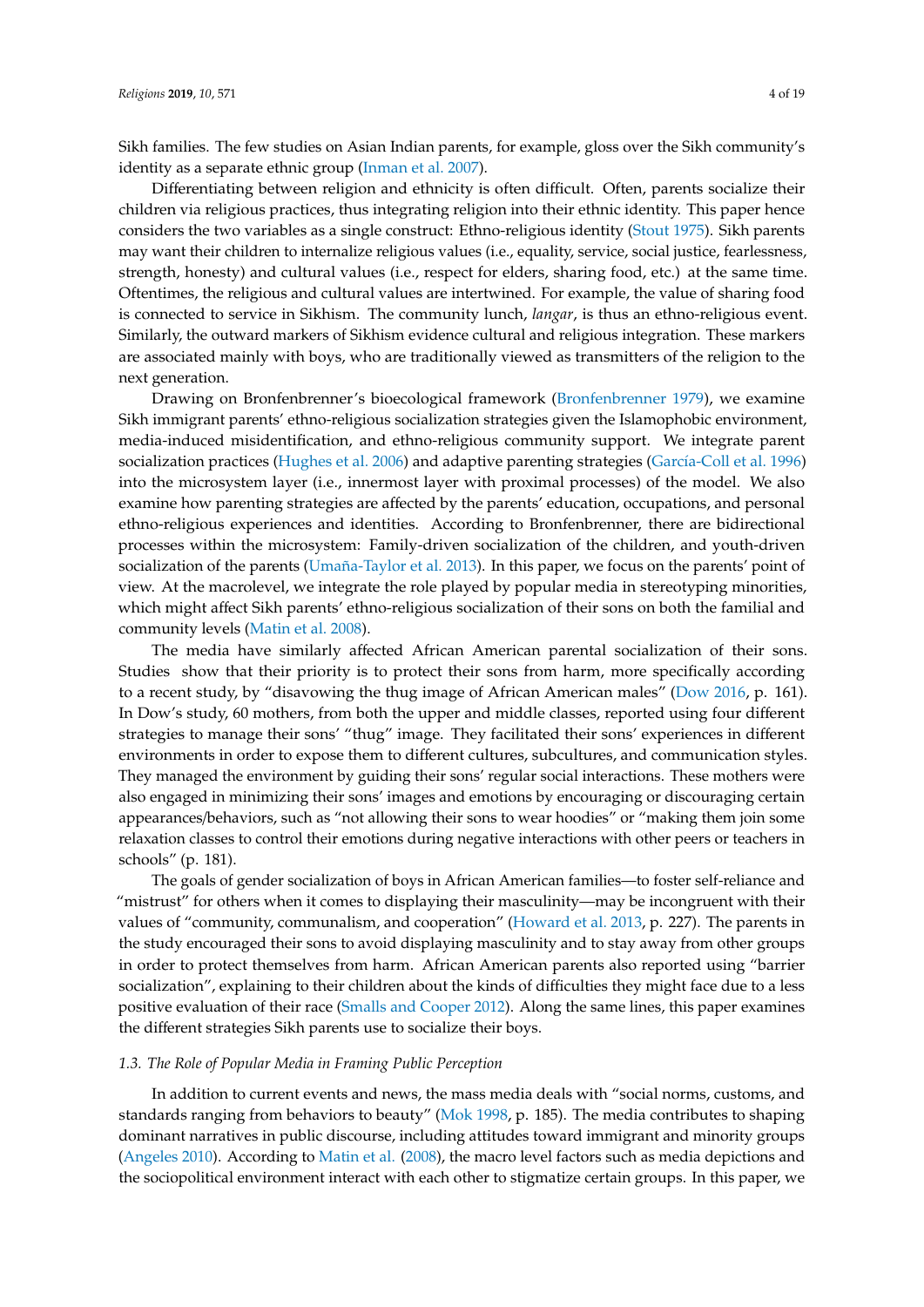refer popular media as mainstream news media, not the social media or other forms of mass media. When the media does not deliver an impartial, accurate or balanced picture of a particular group, the distorted impressions created are usually too powerful to be corrected by rational interpretation, especially when consumers have limited exposure to cultural diversity. For example, according to the Sikh American Legal Defense and Education Fund [\(SALDEF](#page-17-16) [2011\)](#page-17-16), "on 6 May 2011, CNN and the Financial Times published online articles about Osama bin Laden using images of a Sikh to supplement the news stories. Both images were featured on the outlets' homepages and were likely viewed by millions of readers". The SALDEF made both outlets aware and managed to have the images removed after a few hours, but such misrepresentations often go unnoticed.

Biased media representation of a particular group leads to stereotyping. For example, media portrayal of Mexican immigrants crossing the borders without documentation causes some people to regard all Mexicans as "undocumented". Media portrayal of Asian Americans as a "model minority" engenders the view that "all" Asians perform well academically and professionally. Likewise, the association of crimes with African Americans and Latino Americans can shape racial attitudes towards these groups [\(Holt](#page-16-13) [2013\)](#page-16-13). Media stereotypes often contribute to such prejudice and discrimination on the basis of gender, race, nationality, religious affiliation, and sexual orientation, for disadvantaged groups [\(Bennett](#page-15-9) [2000;](#page-15-9) [Bush and Furnham](#page-15-10) [2013;](#page-15-10) [Holt](#page-16-13) [2013;](#page-16-13) [Mok](#page-17-15) [1998;](#page-17-15) [Plakoyiannaki and Zotos](#page-17-17) [2009;](#page-17-17) [Saracho and Spodek](#page-17-18) [2007\)](#page-17-18). The media representation of Muslims has always been problematic. According to a meta-analysis of 345 studies conducted between 2000 and 2015, most studies on Muslims and Islam are conducted in the United States followed by United Kingdom, Australia, and Canada, all non-Muslim majority countries, from a "White man's" perspective and limited or no Muslim voices in them [\(Ahmed and Matthes](#page-15-11) [2017\)](#page-15-11). The 9/11 attacks had exacerbated the already negative representation of Islam as an "irrationally violent, monolithic, homogenized, and sexist religion" and Muslims framed as "uncivilized, militants, terrorists, oppressing their women, and against us" (p. 4). There have been increased anti-Muslim sentiments since Donald Trump took the President's office, which has led to direct physical and verbal attacks on Muslims and other ethno-religious minorities including Sikhs. These attitudes against a certain group have strong implications for mental health and general well-being [\(Ewart and Kate](#page-16-14) [2018\)](#page-16-14). Still this topic is missing from the academic conversations.

The media plays an important role shaping the racial attitudes of both children and adults. [Ponterotto and Pedersen](#page-17-19) [\(1993\)](#page-17-19) observed, "Children, adolescents, and adults develop perceptions of racial/ethnic groups consistent with the way members of these groups are portrayed (or not portrayed) in the media" (p. 32). [Kromidas](#page-16-2) [\(2004\)](#page-16-2) captured reactions to post-9/11 images of Muslims among a group of 8–9-year-olds in a New York City school. The children expressed bias and negativity, saying that Muslims "like money", "like to kill people", "don't talk English", "eat out of dirty pots", "are poor", "are terrorists", and "have long hair" (p. 20). Many children reported acquiring these ideas from media representations. In a recent study by [Brown et al.](#page-15-12) [\(2017\)](#page-15-12), these negative attitudes towards Muslims have not changed much. The U.S. children in the study did not consider Muslim children as Americans, based on their knowledge from media, unless they have prior contacts with Muslim children. In another study, [Hussain](#page-16-15) [\(2010\)](#page-16-15), a professor of theological studies, noted that when he asked college students about their perception of "Islam" in the months following 9/11, their typically negative perceptions were based on popular media images.

In all its modalities, the media enacts powerful public pedagogies that shape the social identities of children, family, gender, and race [\(Luke](#page-17-20) [1994,](#page-17-20) p. 340). This influence is manifested not only in prejudices and stereotypes, but also in the adaptive parenting practices of minority families as they try to protect their children and to help them navigate the world (Garcí[a-Coll et al.](#page-16-7) [1996\)](#page-16-7). According to a more recent study of Mexican parents, [Cruz-Santiago and Garc](#page-15-13)ía [\(2011\)](#page-15-13) noted that parents often use a combination of control and support strategies—i.e., adaptive parenting strategies—to protect their children from the dangers of society.

The fact that American popular media has often misrepresented Sikh men as terrorists because of their turbans and beards [\(Joshi](#page-16-16) [2006\)](#page-16-16) has become an important context for Sikh parents in their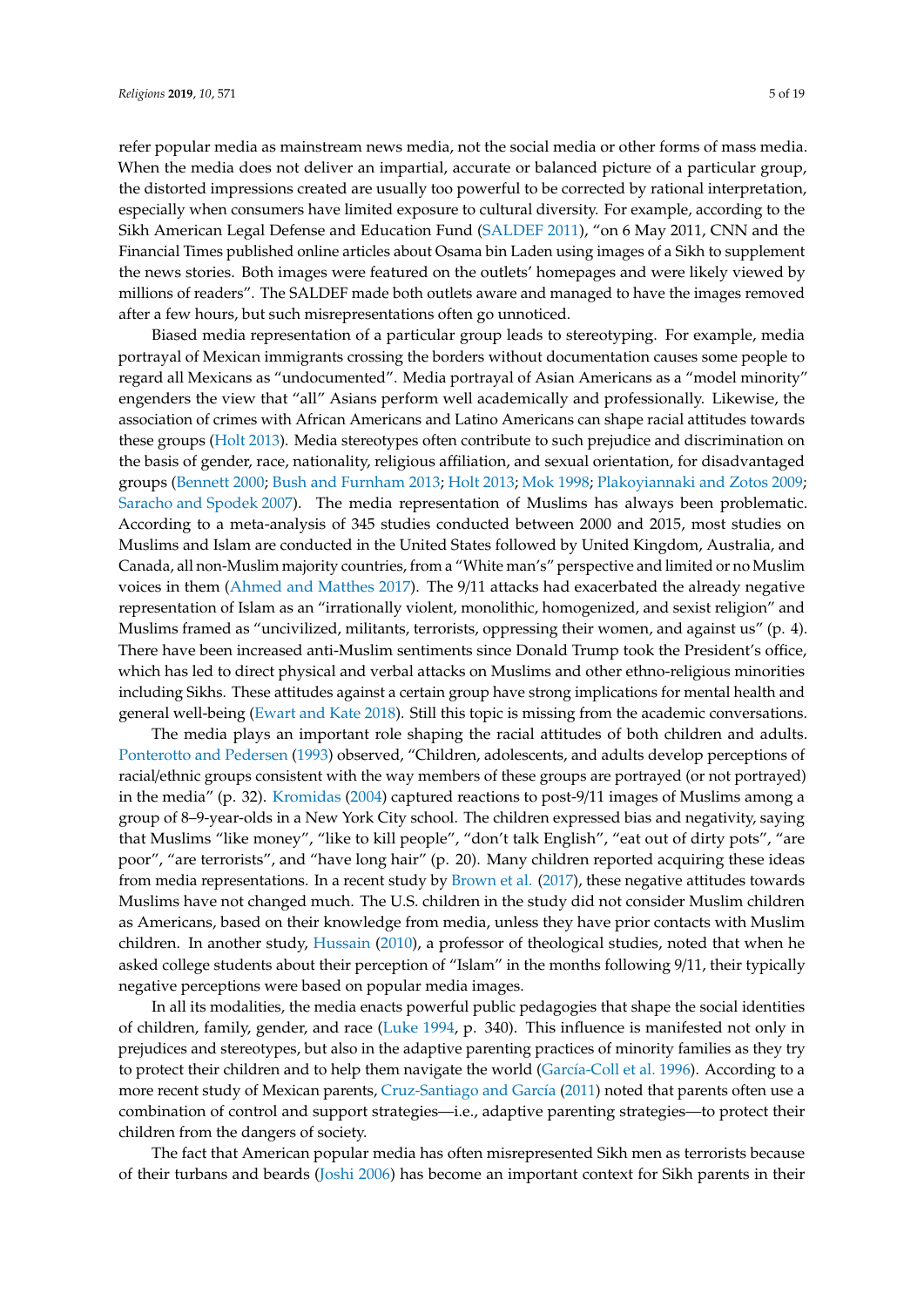ethno-religious socialization of their children. This paper addresses the following two research questions: (1) How do members of a small Midwestern Sikh community, particularly parents, perceive media portrayals of Muslims and Sikhs after 9/11?; (2) How do those perceptions shape the ethno-religious socialization of their children? In addition to popular United States media, we also examine how Sikh heritage media feature in parents' ethno-religious socialization of their children, especially boys.

## **2. Methods**

The paper draws on data from a larger ethnographic study that investigated Sikh parental ethno-religious socialization practices in a Midwestern community in 2011–2012. The study consisted of more than 90 h of ethnographic fieldwork data and in-depth interviews with 23 Sikh parents (11 mothers and 12 fathers). For this paper, we draw on in-depth interview data regarding how Sikh parents perceive media portrayal of Sikhs and how these perceptions influence their ethno-religious socialization practices.

#### *2.1. Sikh Family Contexts*

The parents in this study are part of a small Sikh community (roughly 50 Sikh families) in a Midwestern town of about 116,000 [\(Lansing, Michigan population: Census 2010 Interactive Map,](#page-15-14) [Demographics, Statistics, Quick Facts\)](#page-15-14). In terms of migration history, nine out of the 12 male participants in the study first migrated to New York between 1984 and 1994 as adolescents or young adults. In many cases, their first jobs were as taxi drivers. Of these nine men, all but one traveled to India to marry Indian Sikh women; one married a Sikh woman whose parents had also migrated to NY from India. In the late 1990s, after starting their own families, they moved to a small Midwestern town where they had existing networks (e.g., extended family members, friends, someone from their Indian village) in place. When asked why they chose to move here, they mentioned a few more reasons: (1) Relatively good quality public schools in the area; (2) the close-knit Sikh community, where "they could live as if they were living in a small village in India"; (3) the opportunity to exercise social control, through ethno-religious community, in child rearing due to the small geographical area of the town; and, (4) many men in the community valued the ownership of convenience stores and viewed it as a sign of upward social mobility. Three of the male participants came directly to this Midwestern town because of pre-existing networks; they were married in India before migrating. The elderly members of the community founded the Gurdwara (Sikh temple) in 2004 to help families keep their children connected to their ethno-religious heritage. The community gathers every Sunday at Gurdwara for worship and community lunch, taking pride in sharing their food and culture with guests from different backgrounds.

#### *2.2. Access to the Community*

The first author, who is a native Hindi speaker, immersed herself in the community Gurdwara. There was some initial skepticism about her intentions, given that she was neither a Sikh nor a native Punjabi speaker, but she soon began building rapport with the community. She spent almost every Sunday for 10 months attending services, community lunches (known as *langar*), festivals, and community events. She earned the trust of community members by actively engaging in various services in the Gurdwara (known as *Sewa*, one of the values of Sikhism) such as starting a playgroup to involve young children in meaningful activities during the service, helping the women in the community kitchen, and tutoring young children. The first author is a native Hindi speaker from the state of Haryana in northern India, which is adjacent to Punjab. These existing linguistic ties between the two languages facilitated communication in this study. The second author, a Chinese American female, was the first author's dissertation advisor.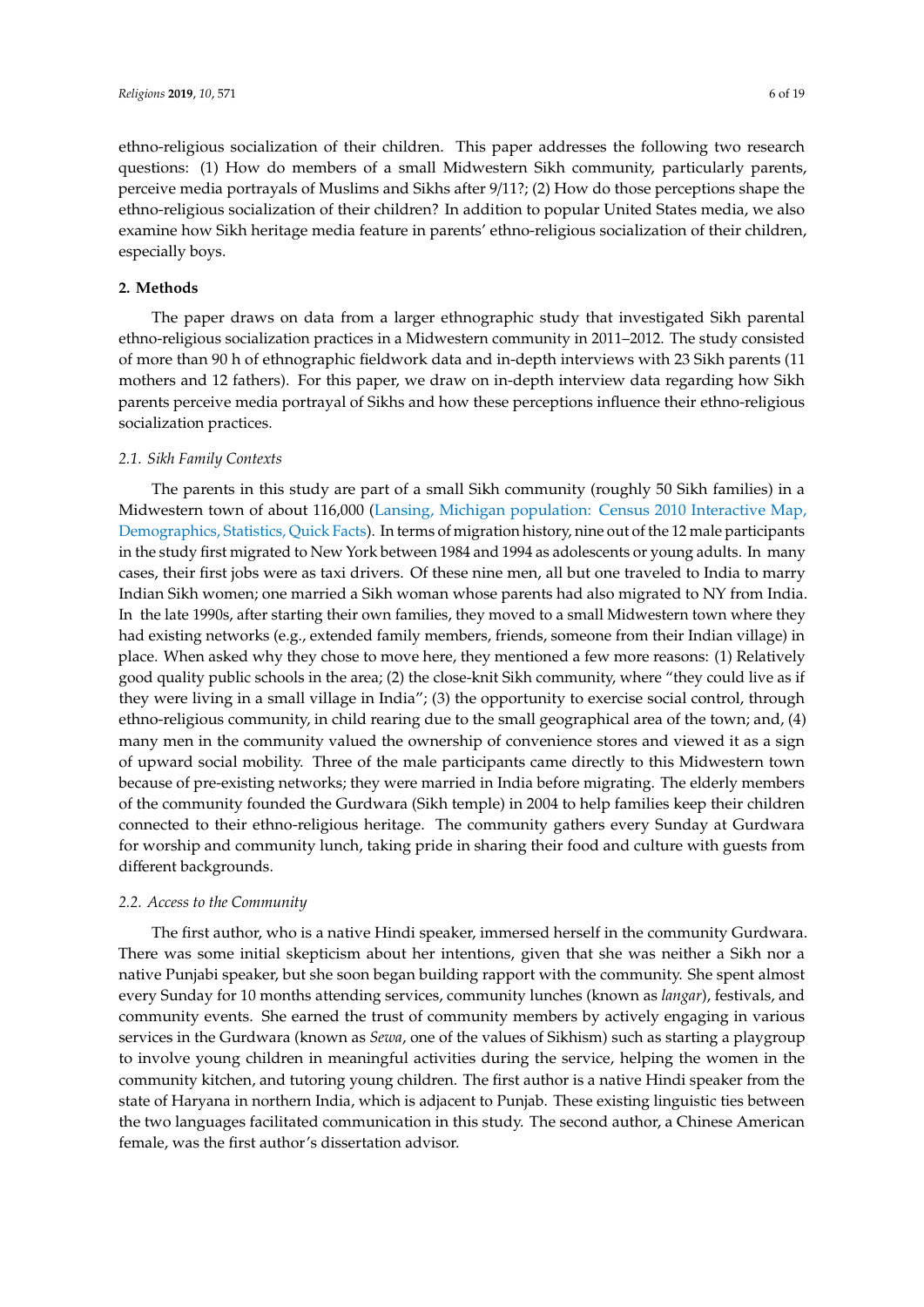#### *2.3. Participants*

The study was approved by the Institutional Review Board (IRB) at the first and second authors' university at the time of data collection. The participant selection criteria called for families who attended the Gurdwara frequently and who had at least one son between the ages of 10 and 18. All but one of the participating families (one father was a widower) were two-parent families—a highly valued norm in Indian society [\(Singh](#page-17-21) [2011\)](#page-17-21). Participants were asked to sign informed consent forms and culturally appropriate pseudonyms are used in our paper to protect their anonymity. "Singh", the last name for all male participants, and "Kaur", the last name for all female participants, have their origin in Sikh history. Sikhism originated with the idea of creating equality among its followers and protecting its people, especially women and children, from the atrocities of Muslim rulers. The uniform last name is grounded in the principle of equality. We use Singh and Kaur as last names and pseudonyms for first names. Table [1](#page-6-0) presents the demographics of the participants.

<span id="page-6-0"></span>

| <b>Parents Characteristics</b> | Father $(N = 12)$                                                                          | Mother $(N = 11)$                                                                                                                    |
|--------------------------------|--------------------------------------------------------------------------------------------|--------------------------------------------------------------------------------------------------------------------------------------|
| Mean Age (years)               | $42(SD = 2.6)$                                                                             | $37(SD = 3.8)$                                                                                                                       |
| Education                      | College graduates $= 2$<br>High school $= 7$<br>High school dropouts $=$ 3                 | College graduates $= 2$<br>Some college $= 2$<br>High school $=$ 4<br>High school dropouts $=$ 3                                     |
| Occupation                     | Convenience Stores $= 11$<br>Auto insurance agent = $1$ <sup>*</sup><br>Professional $= 1$ | Homemakers $=$ 4<br>Full time convenience stores $= 2$<br>Half time convenience stores $= 2$<br>$Hospital = 2$<br>Professional $= 1$ |

\* One father began working as an auto insurance agent in addition to owning a convenience store.

The mean ages of the fathers and mothers at the time of the interviews were 42 and 37 years, respectively. All but one of the men owned convenience stores, a common occupation in this community. Four women were homemakers, two worked full-time, and two half time, at their families' convenience stores; two worked at a local hospital and one was a professional.

The women and children attended the Gurdwara more frequently than the men, who were occupied at their convenience stores on Sundays. All convenience stores owned by the families were located in rough and distressed neighborhoods. Most participants in the study lived in three different neighborhoods, not where the stores were located. Two families lived in upper middle class, predominantly white and Asian neighborhoods. The other ten lived in middle  $(N = 7)$  and lower class (N=3) neighborhoods along with other minority groups. The children of the community went to public schools in the area, where they interacted with children from other cultural and religious backgrounds. Since most men migrated to the United States as either adolescents or young adults and assumed work and family responsibilities early on, over half of them had no post-secondary education. At least four women had attended or graduated from college. Many of the fathers took pride in their economic prosperity though they were not asked about their income. National trends of occupation and education among the Sikh community are not noted in the literature. The 12 families that participated had a total of 35 children (2–4 children per family): 25 males and 10 females aged 4 to 21 (mean age  $= 12.8$  years; SD  $= 4.65$ ). The home language was Punjabi. Children used Punjabi to communicate with their parents and other community members, but they spoke English to one another.

## *2.4. Data Collection*

The first author gathered the data for this study. In all but two interviews, the questions were asked in Hindi and the answers were provided in Punjabi. On average, each interview lasted for about 45 min. Parents were interviewed separately. Of the twelve fathers, five were interviewed in their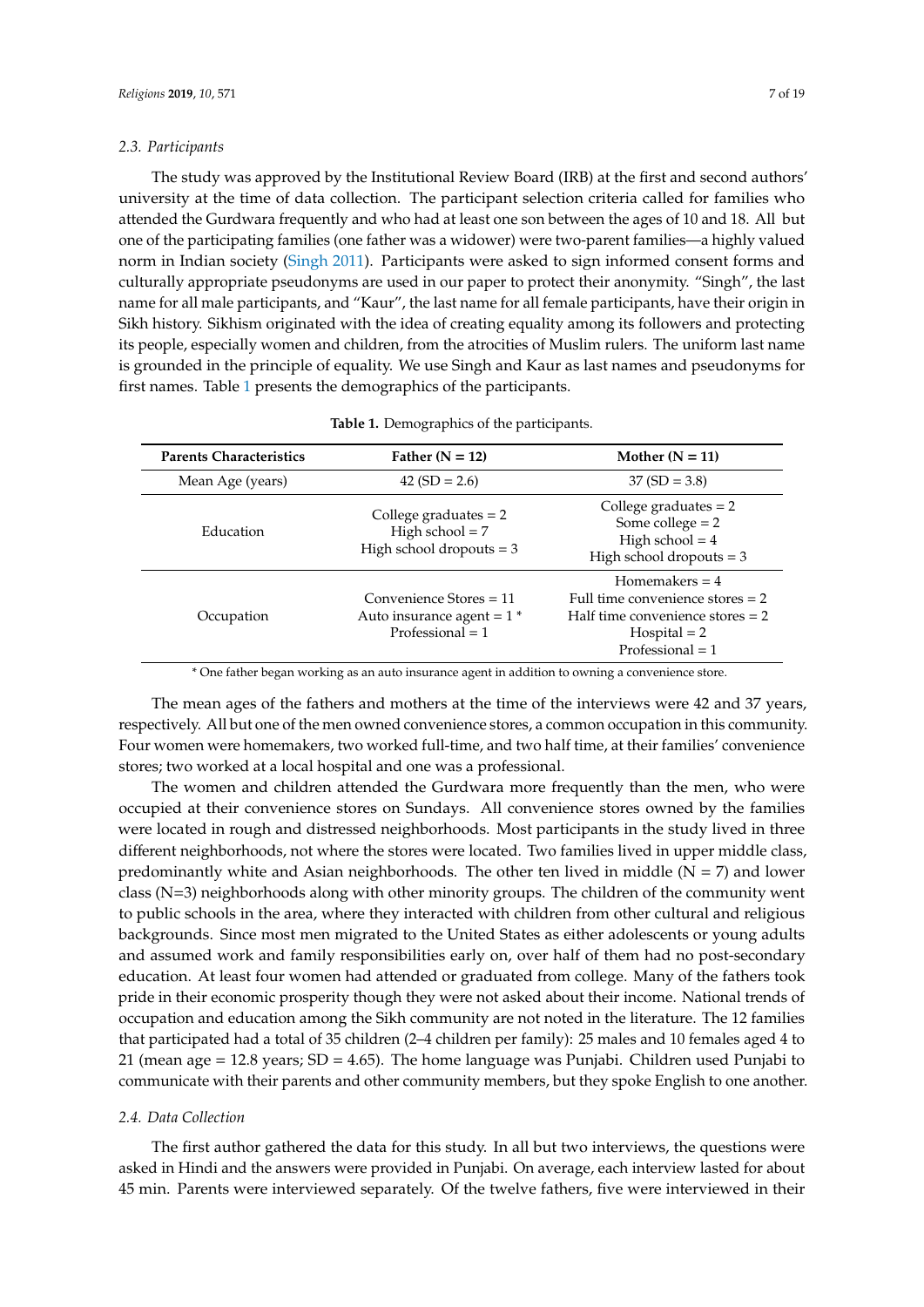homes and seven at their convenience stores. Ten of the eleven mothers were interviewed in their homes and one at the family's store. The topics covered in the interviews included immigration history, adaptation to the United States, parents'/grandparents' socialization goals, the Sikh religion and its role in child rearing, the role of the Sikh community in parenting/grandparenting, media images of Muslims and their impact on the Sikh community, and issues of racism and discrimination. The researcher's ongoing involvement in the community facilitated the development of culturally appropriate questions designed to elicit meaningful responses from the participants [\(Gallagher-Thompson et al.](#page-16-17) [2003\)](#page-16-17). In addition to the interview data, we also draw on the first-author's extensive ethnographic fieldwork notes from conversations with community members and observations of interactions during Sunday services and community lunches, festivals, and functions.

## *2.5. Data Analysis*

The interviews were recorded, transcribed, and translated into English. A native Punjabi speaker checked 30% of the transcripts to ensure the accuracy of transcription and translation and confirmed about 98% accuracy in translation. We addressed the 2% discrepancies by asking this person clarifying questions and reworking the transcripts. We used the qualitative software, Nvivo 9 to code the translated data.

Though she came from a similar background and geographical origin as the participants, the first author was still an outsider: Not a fluent Punjabi speaker, not a Sikh, and with a different migration history. Reflecting on how these characteristics might have affected the data analysis process helped eliminate personal bias. The first author, along with the third author (a native English speaker) coded the interview and ethnographic fieldwork data, identifying common themes related to the effects of media. Interview transcripts and relevant ethnographic field notes were reviewed several times to create tentative labels for open coding. Examples included "grandparents bringing literature for congregation" and "books and reading materials on Sikhs". For the axial coding, we identified relationships among the open codes, for example the relationship between the above two codes was labeled "cultural socialization". Following that, we determined core variables that encompassed most of the data in certain categories, a process known as selective coding. For example, The Role of Sikh Media in Ethno-religious Socialization. The process involved rereading data to group it under selective codes [\(Strauss and Corbin](#page-17-22) [1998\)](#page-17-22). The authors met 3–4 times for 30–45 min each to check accuracy and consistency in coding. A Sikh professional, not from this community, was consulted to explain religious and cultural nuances in the manuscript, for example the historical context of the last names "Singh" and "Kaur".

## **3. Findings**

Our analyses suggest that our participants were keenly aware of media misrepresentation and confusion of Sikhs and Muslims as well as elevated levels of hate crimes and discrimination after 9/11. The majority had elected to have their sons give up outward markers of religious identity in order to protect them. They also actively engaged in both community and personal efforts to educate the general public about their culture and religion and used Sikh media to socialize their children in their ethno-religious development. Below we present four major themes related to the role of popular media: (1) Parental identity markers, (2) parental decisions about their sons' identity markers, (3) parental strategies to counter mistaken identity representation in the wider community, and (4) the role of media in ethno-religious socialization of the children.

## *3.1. Parental Identity Markers*

The interviewees explicitly addressed the connection between media images and their ethno-religious identity and expression thereof. For example, one of the participants said, "They [mainstream] have hard time differentiating between Sikhs and Muslims. And it is not their fault. Media portrays us all the same." After 9/11 and the ensuing media misrepresentation, many Sikh parents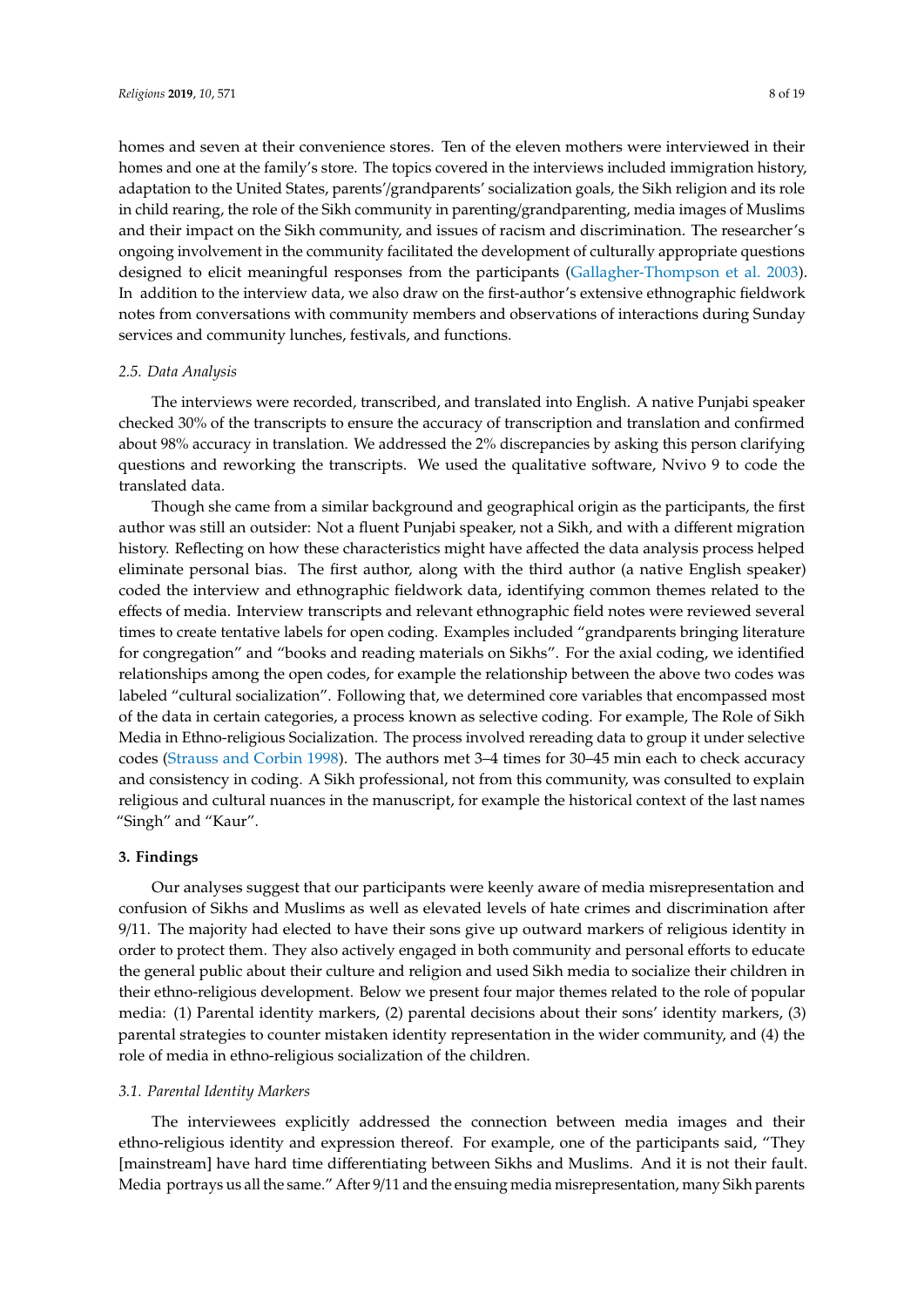reported feeling set apart by their appearance, but endeavored to make sense of their experiences. This could be attributable to their resilience or to internalization of their experiences with discrimination. Amrit Singh, the father of two daughters and a son, commented, "Media made a big deal out of it ... you know there were some hatred crimes against Muslims and Sikhs and we look alike because we wear turbans like Arabs." Gurpreet Singh, the father of three sons, discussed increased surveillance at airports post 9/11:

After 9/11, it is just impossible to pass the security without having any hassles. In the beginning right after that, they would ask us to take out our turban, but these days, they just check without asking to take it off. However, if they suspect someone, then they make sure that the person takes off his turban. It is a problem, but I also believe that this is a safety issue. If I have to take off turban for officers to ensure safety for 700-1000 people traveling in day, why not?

The participants shared a wide variety of personal considerations with regard to their outward appearance. Amrit Singh reported that neither he nor his family had ever faced any problems though his discomfort after 9/11 caused him to cut his hair and change his appearance. He suggested that the media has exaggerated the hate crimes. Amrit Singh suggested that while Sikh immigrants in other areas may have faced increasing harassment and discrimination post 9/11, he had not had problems in this small Midwestern city.

Others were affected more strongly. Praneet Kaur, a professional and mother of a boy and girl, was very conscious of her looks and wanted to stay away from "the typical media image of Sikhs." She also decided that her son would not grow his hair, as is traditional for both Sikh men and women. Males tie their hair in turbans and females wear braids, the former being more noticeable than the latter. Praneet shared,

Um, I am not the typical, traditional Sikh girl. I got my hair cut ... .I want to look good. Moreover, I do not want to look different than my colleagues. They have a typical mindset of how Sikhs look like through TV and other popular media. I want to debunk that. I don't want to make a pigtail every single day. So for me, I have my own values that I have to be respectful to other people in the house, and that's what I want them [my children] to know.

Interestingly, a number of parents had already made the decision to not retain outward religious markers even before 9/11 occurred. Jagdeep Singh, a professional with a son and a daughter, had internalized the negative connotations:

I used to have a turban till my college. I cut my hair just 6–7 months before coming to the United States. I also cut my beard after a year when I started working in [name of the American city] because I looked different, I spoke different and they were not just able to adjust with me and I assessed what was important. Was my beard so important? No . . . I wanted to make myself comfortable working with them. I wanted myself to make appealable [sic] for them to be able to work with me.

Jagdeep Singh spoke in detail about the discrimination he had faced at work. He claimed on the one hand that not keeping the outward markers was his personal choice and not the result of prevalent media images, while admitting on the other hand that he made those choices because his colleagues were not comfortable with his appearance and accent. Some of the other fathers had cut their long hair and removed the turban before coming to the United States. There are several possible explanations for this phenomenon. Many fathers migrated to the United States after Hindu-Sikh riots erupted in India in 1984, following the assassination of Prime Minister Indira Gandhi by two of her Sikh bodyguards. The participants could conceivably have decided to camouflage their identities as they fled in search of asylum. The fear of persecution, anticipation of the unknown or of an unwelcoming reception in the new country or workplace, were all factors.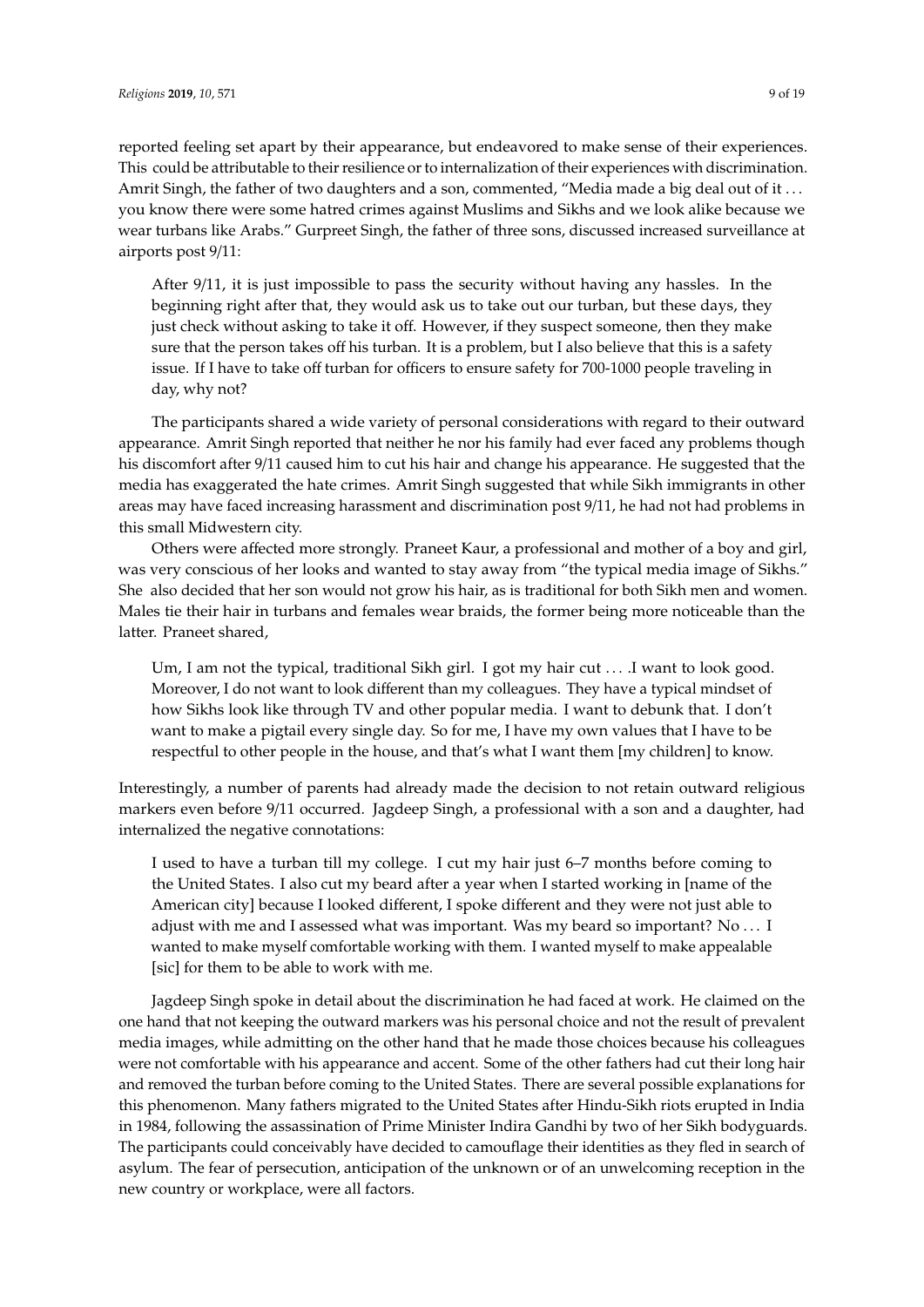Some parents changed their appearances and later reverted. In the wake of 9/11, Amrit Singh sought to differentiate his appearance from that of Arabs. However, when Dr. Manmohan Singh, a Sikh with turban and beard, became the Prime minister of India for two terms and brought Sikhs more positive visibility in the media, he reversed this decision. He said,

I had cut my hair. I was scared at the time when 9/11 happened. Many of our Sikh brothers were mistreated because these people [Americans] couldn't see us separately from Arabs. If you see Muslims in general, not all of them grow their hair or wear turban. But people watched those images on TV, the terrorists and Muslims. So I didn't want to grow [my hair] at that time. And now you know Manmohan Singh has been the prime minister of India for two terms. People in the world know who Sikhs are. So I have developed some confidence too (laughing).

#### *3.2. Parental Decisions about Their Sons' Identity Markers*

Fallout from media images of Muslims shaped the Sikhs' perceptions surrounding their identity markers, as well as their ethno-religious socialization goals appropriate to their children's retention of outward identity markers. A few families decided that their sons would keep their hair long ( $N = 4$ ), others did not want their young sons to grow their hair  $(N = 3)$ , and some decided to cut, or let their sons cut, their long hair after personal experiences of teasing or hearing about an incident in the community or through the media ( $N = 5$ ). In the words of Harpreet Singh, the father of three sons: "No, we decided not to keep turban for our boys. I have heard that there is some bullying and teasing with kids who wear patka (a form of small turban that boys wear), so why to put my children at risk of being teased and harassed." Praneet Kaur articulated similar views about wanting her son to fit in: "I don't expect him to grow his hair and wear patka. I want him to be as accommodating as possible—I don't want somebody to picking on him because he wears patka. You know what has happened in New York, in California, and at many other places after 2001. So I am okay without it." Along the same lines, Paramjeet Kaur, the mother of two sons and one daughter was very wary of having her sons grow their hair. The media images of hate crimes and bullying against Sikhs were so strong in her mind that she did not want to rely on the solutions offered by Sikh media:

No, we haven't had that restriction since their young age. You must know if we use pagdi (turban), they may be subjected to teasing and bullying in school because we are aware by media. Actually recently media, especially Sikh media, has started propagating that there is no such thing now in schools. Sikhs are free—they can wear turban and swords in school. But no, I don't believe it. Racism still occurs. We don't want to put our children at risk of racism—in school people may ask them, "Why are you wearing turban in school?" Our kids should not feel embarrassed because of those things.

Most parents were keenly aware of harassment incidents that occurred in other places through the popular media and expressed their strong desire to protect their children from these traumatic experiences. The parents who decided that their boys should keep the identity markers ( $N = 4$ ) articulated the importance of teaching their children the meaning of the markers so that they could educate their peers and teachers in school. The children who kept their turbans were younger than the ones who had cut their hair. One possible explanation is that younger children may not be as susceptible to bullying as older children. Another is that as children grow, they get more self-conscious about their looks and care more about fitting in with their peers. Moreover, older children might have more tools to resist the authority of their parents as they strive for autonomy. The more educated parents decided not to focus on outward markers as part of their sons' identity in first place. There is limited data regarding the degree to which this decision was affected by the media.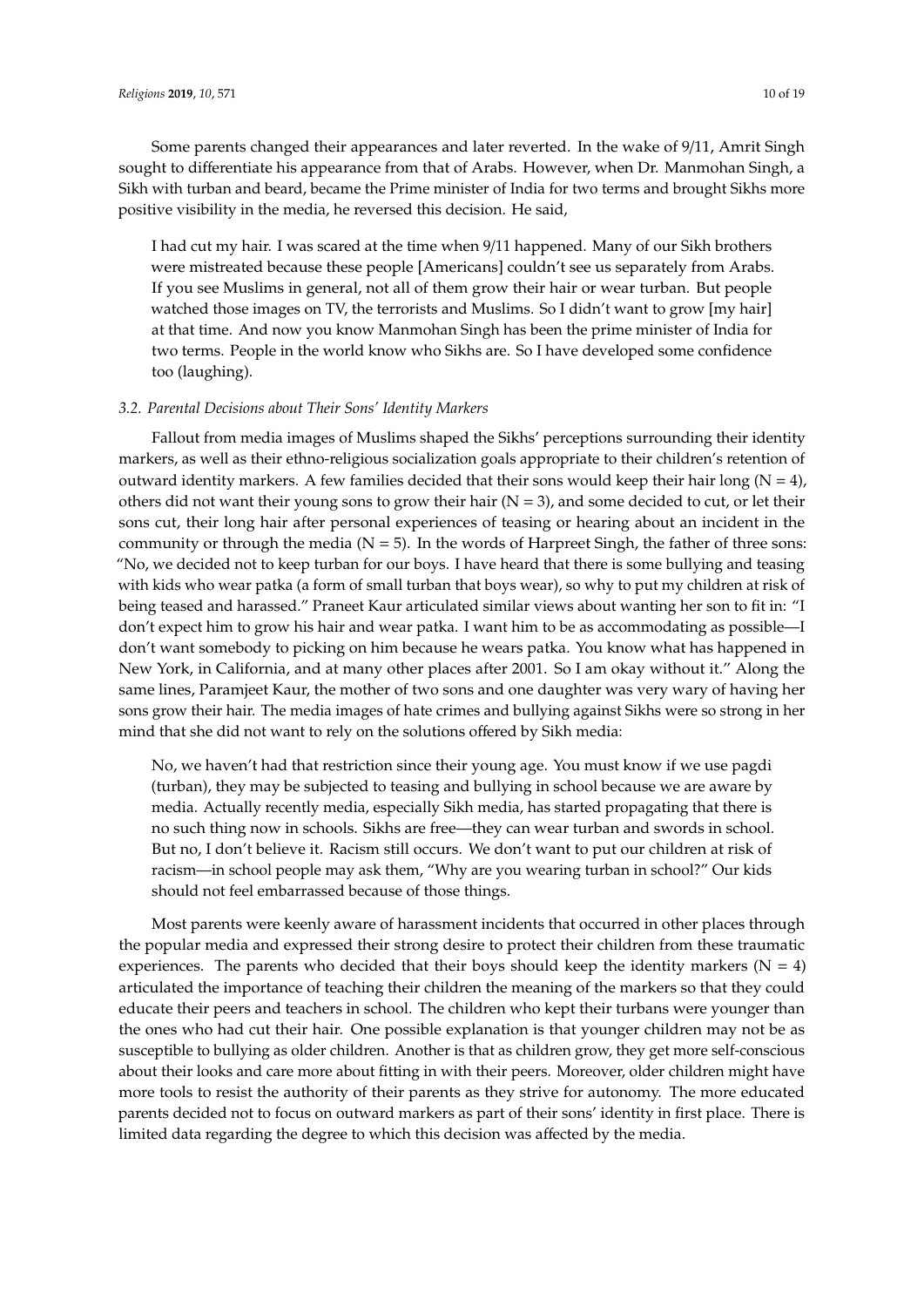## *3.3. Parental Strategies to Counter Misidentification in the Wider Community*

The parents in the study used several strategies to counteract negative images and protect their children while helping to develop/maintain their positive ethno-religious identity. Participants also described their daily endeavors to educate people about Sikhism and to counteract media misrepresentations. Jagdeep Singh commented on interactions with his coworkers "Sometimes they ask if we are Muslims or Arabs. We tell them how different we are . . . . We also tell them about the history of Sikhism if they dig deeper." Sukhvinder Singh, the father of two sons, shared the importance of clearing up any confusion that people may have. When asked why people confuse Sikhs with Muslims, he said,

Media. The world changes quickly when they see the things happening in the world. Some people used to ask after 9/11 attack because I wear this patka, but I think I never had trouble telling them that I was a Sikh from India.

Charanpreet Singh, the father of two sons and a daughter said, "Well [they do] not [ask] directly. Sometimes people ask about my headgear. I tell them. But after 9/11 happened, people used to ask me if I was a Middle Eastern or Arabic person." The interviewer: "How did you feel?" Charanpreet Singh: "I thought they were just curious. It is always good to clarify that for them rather than letting them keep wondering—you know what I mean." Jagdeep Singh, a professional, also talked at great length about the responsibility of educating people as to how he was different from Muslims and how Sikhism differs from Islam:

They ask me for sure. It comes from how I speak. I have a heavy Punjabi accent (laughing) and of course by my last name (Singh). I tell them who I am—I have to differentiate for them if I am a Hindu, Muslim, or Sikh. Many people don't have much exposure.

Not many parents reported visiting their children's schools other than to attend parent-teacher meetings. With two exceptions, the parents did not speak much about advocating for their children in their schools. This could be due to lack of education in the community. Sardeep Singh, the father of a son and a daughter, spoke of a certain professional who contributed to educating the wider community about Sikhism: "He would wear his turban and would go to each school and teach the children about Sikhism. He provided all the books on Sikhism in the [name of city] school libraries."

In an effort to reach out to the broader community, this Sikh community organizes a Sikh Parade every year around the time of the festival of Baisakhi in April, a spring harvest festival that marks the advent of new year in Sikh calendar. The community members invited the first author to the Sikh Day parade, an event that promotes awareness of the Sikh community. Amrit Singh shared the use of media in outreach, "We distribute books about Sikhism on the Sikh day parade. We also have lots of media coverage—newspaper, TV channels on that day." While Sikh parents and communities have suffered negative outcomes due to popular media confusion of them as Muslims, they also adopt media tools in their efforts to reach out and educate the public.

Interestingly, the Sikh community joined the protest in support of the Muslim community during an anti-Muslim event led by the Florida pastor, Terry Jones. The first author asked one of the participants what motivated the Sikh community to do so given that they usually struggle to differentiate themselves from Muslims. His response was, "This could happen to any one of us. If we stand by their side, they will stand by ours. Also the media would know that the Sikh community came forward to help the Muslim community. People would start understanding the difference better."

Overall, many fathers and community members took responsibility for educating the wider community about Sikhism and tried to prevent misidentification of Sikhs as Muslims in everyday life. This effort to differentiate themselves, as mentioned previously, was not the result of anti-Muslim sentiment.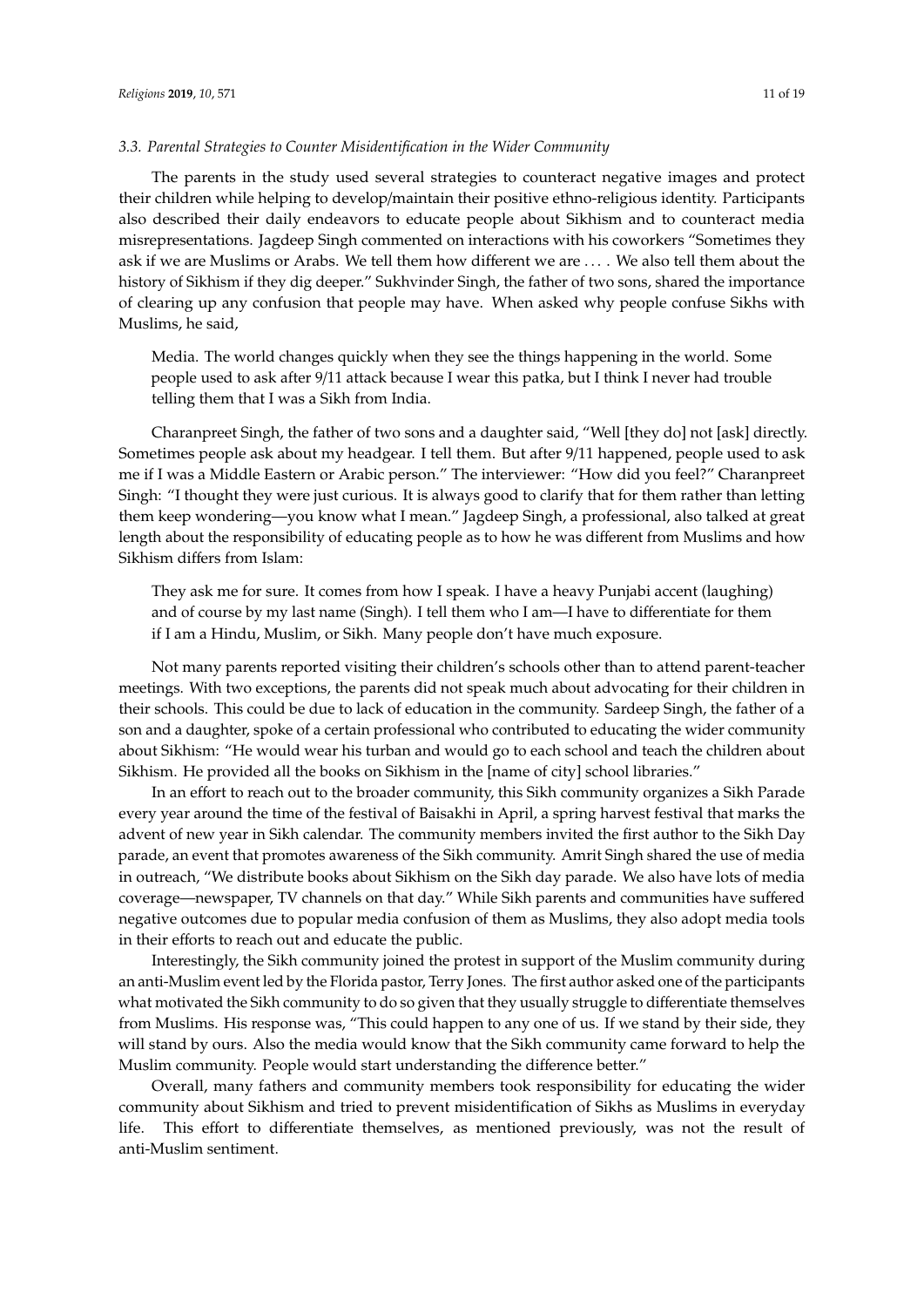#### *3.4. The Role of Media in the Ethno-Religious Socialization of Children*

The parents identified the Sikh community and media as important means of ethno-religious socialization. Mothers were generally more active in connecting their children with the Gurdwara, with the support of the fathers who articulated the importance of connecting their sons to the wider Sikh community; they also valued the elderly and "wise" community members helping youth navigate the history of the Sikh religion. Parents also used transnational news to keep themselves abreast of what was happening overseas. The constant comparison of Sikh youth in India with those growing up in the United States emerged as a salient subtheme.

## *3.5. Cultural Socialization*

Parents reported using various forms of media to teach and retain the Punjabi language. Some bring Punjabi religious literature from the Gurdwara to teach their children Gurmukhi (a system of writing the Punjabi language). Others subscribe to Indian television channels. Praneet Kaur used audiotapes to teach her children about religion,

This morning, I played "Japu ji Sahib path" on tape for the first time ever. This tape had translation of Japu ji sahib path in English. And it tells you a practical way of living your life. And [name of son] came and he sat there with me and he listened to it very carefully. And those are exactly the things that I would like him to get from our religion.

The parents also shared that attending Gurdwara every Sunday with their children and listening to the Punjabi hymns sung by the priest also play an important role by encouraging the children to ask questions. In the Gurdwara, the management screens English translations of the Punjabi hymns so that the children can decipher their meaning. The Gurdwara also maintains a library of Punjabi books and religious scriptures for children.

#### *3.6. Global Awareness*

The media also helps parents keep abreast of changes in their native Indian communities and thus influences their ethno-religious socialization decisions. Some fathers compared their children with youth growing up in India. Tejpreet Singh, father of two sons and a daughter, talked at length about drug addiction problems among youth in India.

Oh yes, it has been a big news on lots of channel recently. And kids in India these days are not that respectful as we used to when we were growing up. We are losing the values of respect there. We have more of these values here.

Sukhvinder Singh, the father of two boys, added:

The youth in India are cutting their hair. If you watch television or read newspaper, you will see lot of them without turban now. Also these [American] people often do not understand who we are. So why bother [keeping outward identity markers]?

In conclusion, parents used various media sources to educate their children about the ethno-religious practices of Sikhism. The parents shared that they used Indian media to keep themselves updated on religious and cultural life in India.

#### **4. Discussion**

The experiences of Sikh communities and families have changed drastically since 9/11. They have been subjected to elevated levels of hate crimes rooted in media misrepresentation of them as Muslims. Even though Sikhs have been mistaken as Muslims and their children, especially boys, have faced bullying and discrimination, we want to emphasize that it is not okay to direct the violence and animus towards Muslim children. In this study, we examine how Sikh immigrant parents in one community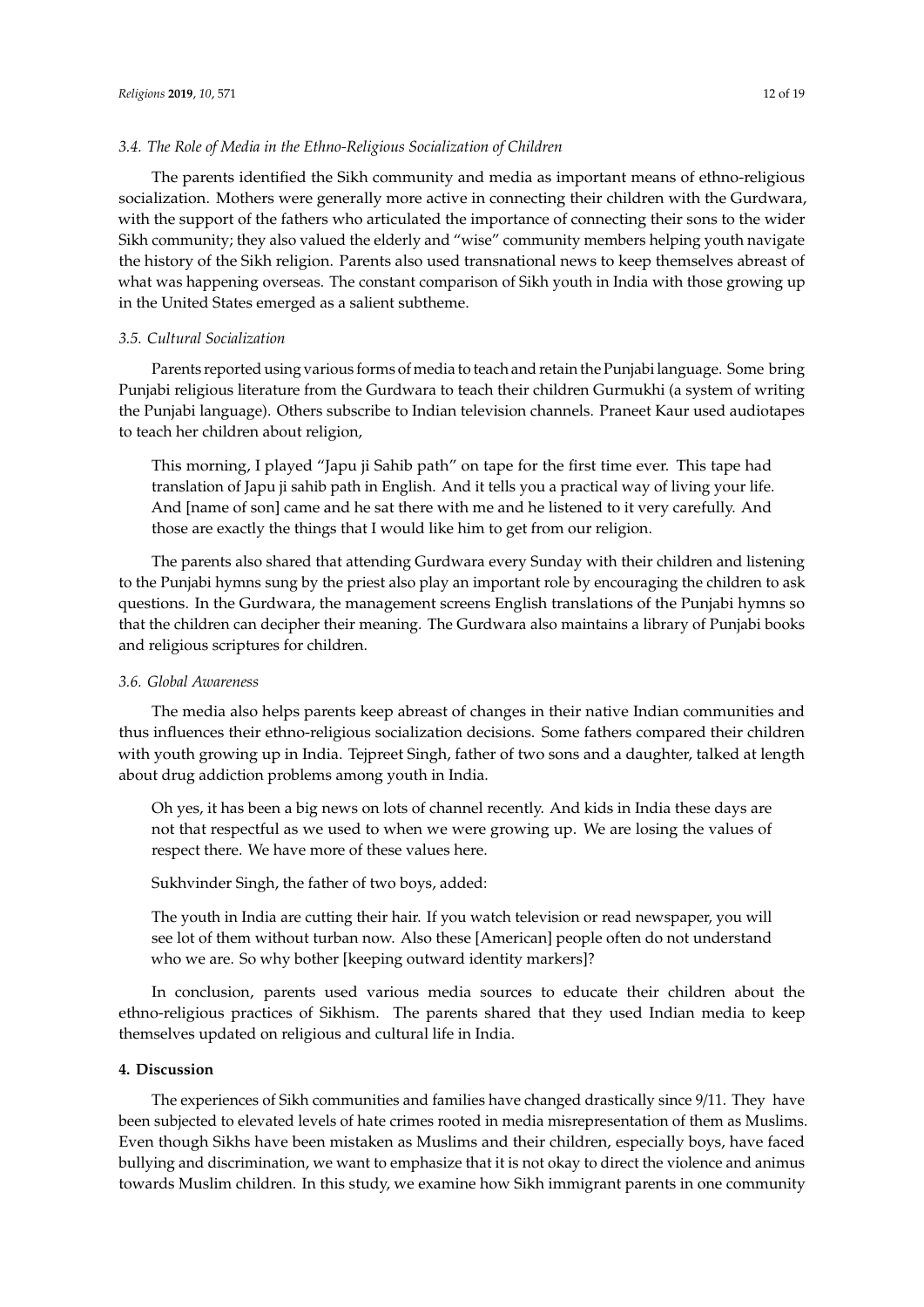respond as they socialize their children, especially sons who stand out because of their outward identity markers, in this new environment. Our findings show that post 9/11, Sikh parents used adaptive parenting strategies to protect their sons from potential harm [\(Cruz-Santiago and Garc](#page-15-13)ía [2011;](#page-15-13) [Dow](#page-15-7) [2016;](#page-15-7) Garcí[a-Coll et al.](#page-16-7) [1996\)](#page-16-7). While most parents in the study did not feel directly affected by media images of Muslims and the subsequent misidentification of Sikhs, media and the social environment do play an important role in their own identity as well as their ethno-religious socialization of their children. Keenly aware of the potential danger their sons may face due to media misrepresentation and report of hate crimes, the majority of parents in our study decided to encourage their sons to relinquish outward identity markers such as long hair worn in a turban. Our results confirm previous research findings on the experiences of Sikhs after 9/11 [\(Ahluwalia and Pellettiere](#page-15-2) [2010;](#page-15-2) [Verma](#page-17-7) [2005\)](#page-17-7). Many parents in the study focused on inculcating the Sikh values of service, respect, and equality by visiting the Gurdwara frequently for cultural and linguistic enculturation for their children. Our study also makes a number of important contributions to studies on immigrant and minority parent socialization. First, most studies on parent socialization have focused on ethnic-racial socialization [\(Hughes](#page-16-10) [2003;](#page-16-10) [Hughes et al.](#page-16-8) [2006\)](#page-16-8). Few studies have examined immigrant parents' ethno-religious socialization of their children [\(Inman et al.](#page-16-11) [2007;](#page-16-11) [Umaña-Taylor and Fine](#page-17-8) [2004;](#page-17-8) [Yoon](#page-18-1) [2004\)](#page-18-1). Still fewer studies have focused on the role of both mainstream and immigrant heritage media in parental socialization. Drawing on intensive ethnographic fieldwork and in-depth interviews with members of one Midwestern Sikh community, we documented parental responses to media misrepresentation and how they shape their ethno-religious socialization of their children. Previous studies have not examined the relationship between popular media and socialization. [Dow](#page-15-7) [\(2016\)](#page-15-7) study on African American parents' attempts boys to debunk the image of "thug" through socialization confirms that the media can exacerbate negative images of certain groups, causing parents to take responsibility for protecting them from harm. Our study is an important contribution to literature on the socialization of minority boys. It also considers the important construct of ethno-religious socialization, which is understudied.

The findings suggest that parental background, including education, gender, occupation, and social cognition—beliefs, perceptions, attitudes, and expectations—affects their socialization efforts [\(Okagaki and Bingham](#page-17-9) [2005\)](#page-17-9). Only four of the twelve families decided to keep their children's outward markers. The decision was influenced by their own experiences as well as awareness of trends in India. Parental socialization was a combination of proactive (i.e., preparing children in anticipation of prejudices) and reactive (i.e., taking action after the child has encountered the prejudice) and covert and overt strategies [\(Hughes et al.](#page-16-8) [2006;](#page-16-8) [Umaña-Taylor and Fine](#page-17-8) [2004\)](#page-17-8). Only a few parents (N = 2) were able to advocate for their children in schools or to educate others about their ethno-religious practices in schools. This could be a function of lack of education and language skills. Moreover, parents who were more educated decided not to focus on outward markers as part of their sons' outward identity markers in the first place. This decision could be attributed to fear of more discrimination, internalization of discrimination, or their own conscious efforts to assimilate [\(Caughy et al.](#page-15-4) [2002\)](#page-15-4).

There were no reported gender differences in how mothers and fathers perceived media images, though mothers took a more active role in bringing their children to the Gurdwara and fathers reported a more active role in protecting their sons from potential bias and connecting them to the wider Sikh community. Since boys and men are more vulnerable to bullying and discrimination due to their outward identity markers, the focus of this study was ethno-religious socialization of boys.

Our findings also show that racism against Sikh children and families existed before 9/11. When these Sikh families moved to the small Midwestern town from NYC in the 1990s, there was little awareness of the Sikh faith in the area; many children in the Sikh community were teased and bullied based on their outward identity markers. After 9/11, things intensified. The confluence of media news and lack of awareness in the broader US community has shaped Sikh parents' ideologies that are appropriate to their children's retention of outward identity markers and their attempts to protect their children from bigotry. We collected this data in 2011–2012. We could only speculate that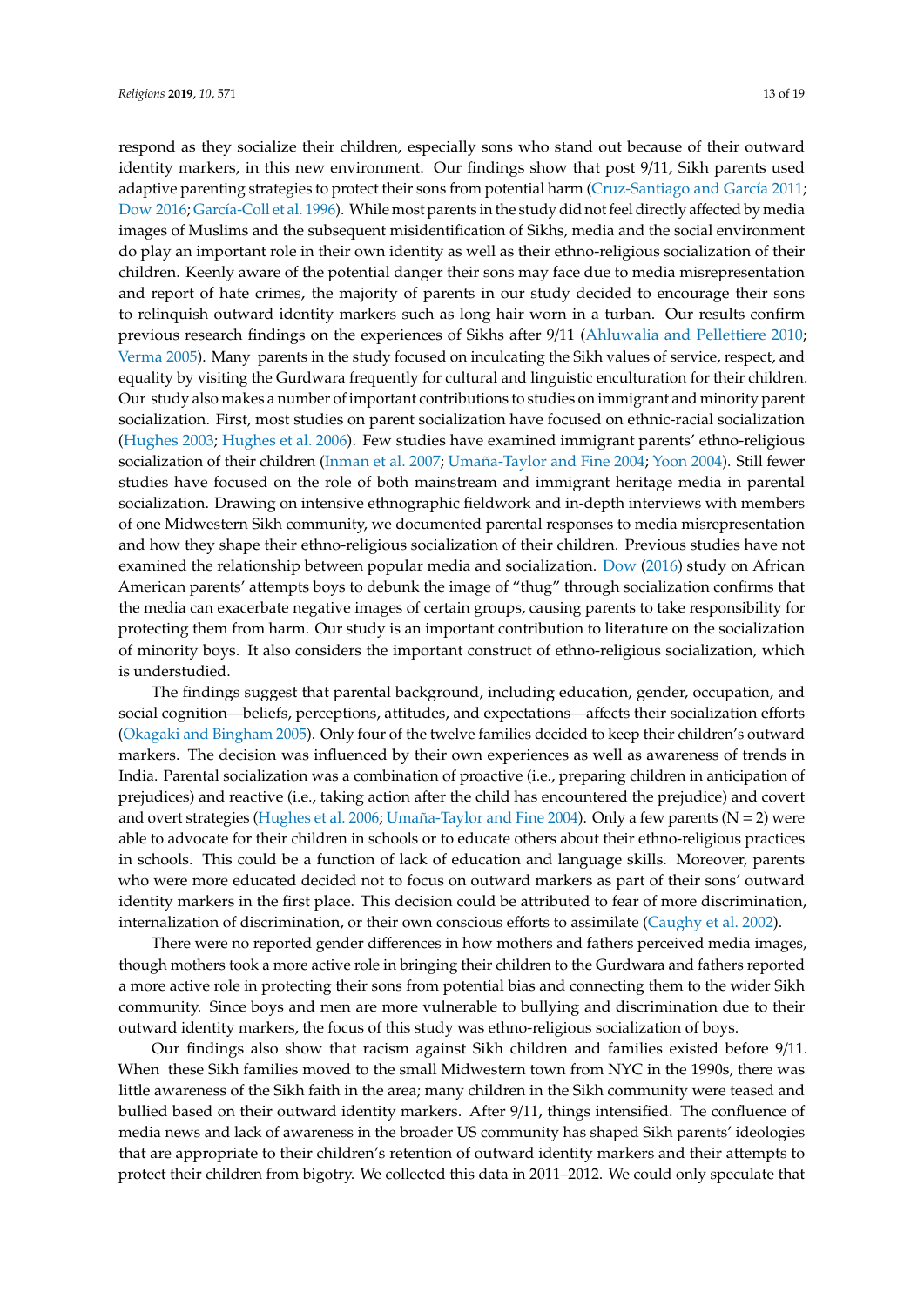anti-immigrant and anti-minority religions sentiments have only intensified since the enactment of Trump's anti-immigrant policies and his anti-Muslim agenda.

Our findings also show that the Sikh community and media played important roles in parents' ethno-religious socialization practices [\(Bronfenbrenner](#page-15-6) [1979\)](#page-15-6). The Gurdwara helped the families in their socialization goals by providing a niche for cultural and linguistic resources, religious history, and support from community members, a form of community cultural wealth [\(Kurien](#page-16-5) [2014;](#page-16-5) [Yosso](#page-18-0) [2005\)](#page-18-0). The community used educated advocates to represent their group; the annual Sikh Day parade was one of the means of educating the broader community about Sikhism. The community also supported Muslims by participating in a protest against an anti-Muslim event in the area to demonstrate solidarity against racism, discrimination, and "otherization". The Sikh media served as a means of support for parental cultural socialization and an antidote to the images of Muslims (or Sikhs mistaken for Muslims) as they appear in the popular media.

The media images of "9/11 terrorists" were very powerful and led people, primarily nationalists who had limited interactions with Sikh and Muslim communities, to label anyone with a turban and beard as "a terrorist". Instances of bullying that parents were aware of included young boys being teased as girls and older boys being confused with Muslims and called "terrorists" [\(Verma](#page-17-7) [2005\)](#page-17-7). When the media does not present balanced portrayals of a particular racial or ethnic group—positive and negative, strengths and weaknesses, triumphs and losses—the consumers often make incorrect inferences. The group that becomes the target of this biased portrayal or oppression has to assume responsibility for educating others and debunking stereotypes. Even though most participants in the study responded by giving their experiences a positive spin, many seemed to have internalized them. Negative messages about different groups can create profound implicit and explicit bias among children; these stereotypes are often solidified by media portrayal of those groups [\(Killen and Rutland](#page-16-18) [2011\)](#page-16-18). This "education about self" process, especially when it comes to the debunking of stereotypes, could put additional pressure on members of a minority group. Sikhs often seek out their families, communities, and faith to help cope with the discrimination they face due to mistaken identity [\(Ahluwalia and](#page-15-2) [Pellettiere](#page-15-2) [2010;](#page-15-2) [Hall](#page-16-19) [2002\)](#page-16-19).

Social representations can become personal representations and affect the content and values that constitute one's identity. This can pose a threat to identity development among minority communities and their members, which in turn may affect coping strategies employed by the victims [\(Jaspal and Cinnirella](#page-16-20) [2010\)](#page-16-20). Many ethnoreligious minority group members face discrimination at various levels: Individual, institutional, and cultural [\(Kumar](#page-16-3) [2016\)](#page-16-3). Additionally, media representations and negative stereotypes of particular groups (e.g., portraying African Americans as "violent and aggressive", associating Muslims with "terrorist activities", depicting Asians as "model minorities") may threaten identity formation process in these groups [\(Riek et al.](#page-17-23) [2006\)](#page-17-23). It is of the utmost importance to present balanced and fair social representations of different racial, ethnic, religious, national groups, and gender and sexual orientations; it is also imperative to avoid "otherization" of certain groups. Adults can play an important role in mitigating the effects of biased media representations and schools can support their students by creating environments that are more inclusive and (re)educating while debunking stereotypical representations.

The media can also be beneficial to immigrant and minority communities. For example, in the present study, the parents used Sikh media to socialize their children in their religion and culture to help them form their ethno-religious identities. The mothers used various ways of teaching their children about *Gurus* and the history of Sikhism—audio recordings, translated audio and videotapes, storytelling, Punjabi TV channels, and translated religious scripts. The grandparents who traveled often to India brought English books about Sikhism to the *Gurdwara* library so that children could borrow them.

Our study has a number of limitations. First, it only presents parents' and community members' views; the youth's views on media, parental ethno-religious socialization, and their effects on identity are not included. It is important for future research to examine how Sikh youth themselves perceive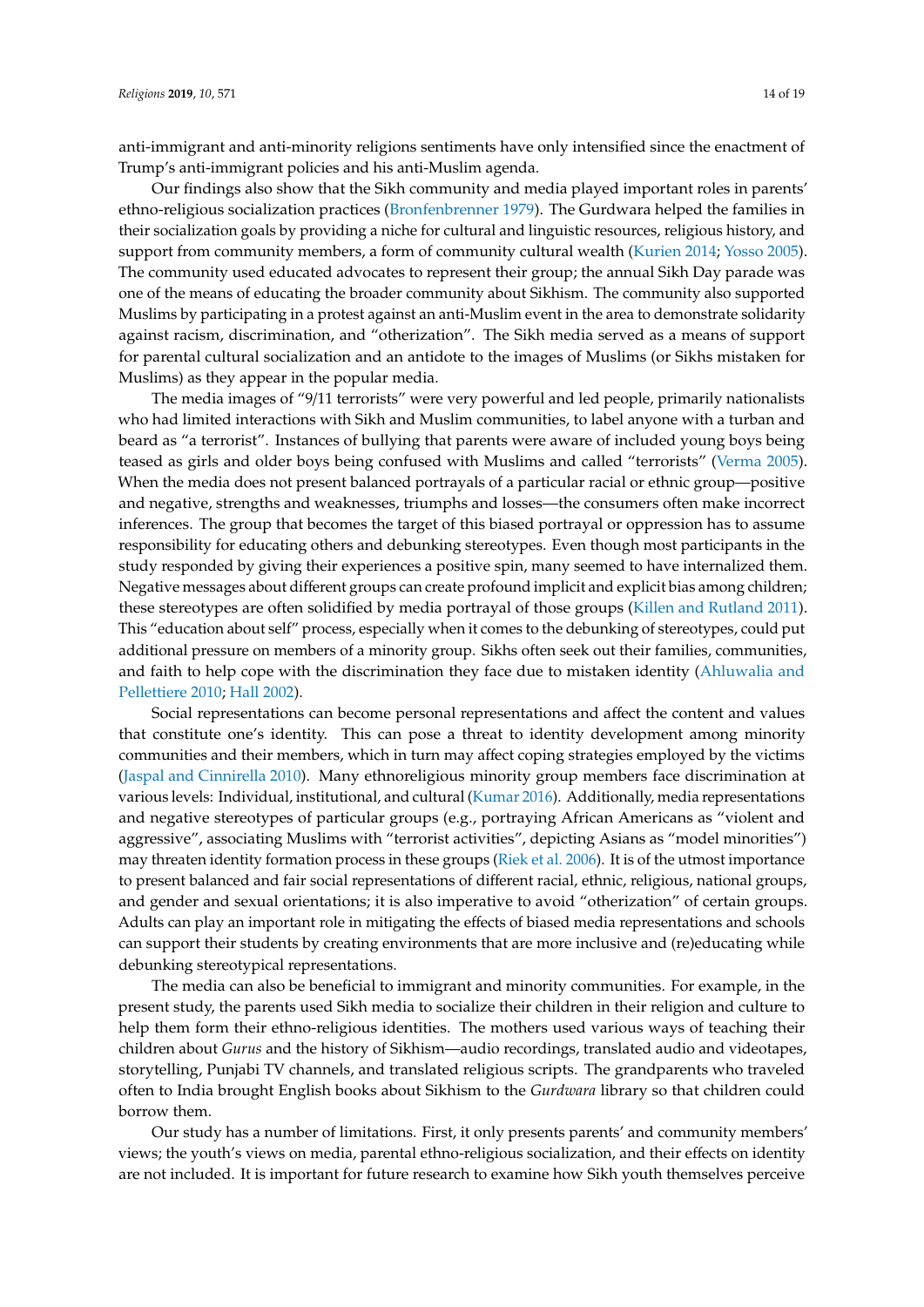media portrayal and parental socialization efforts and construct their ethno-religious identities. Second, findings from this study cannot be generalized to other Sikh communities in the US. The small Midwestern Sikh community in our study had limited members and resources. The scenario might have been different in other Sikh communities with greater resources in urban areas where large number of immigrants settle. It is important for future research to continue to examine the role of diverse communities in supporting parental socialization.

Despite these limitations, our study demonstrates that media representations are an important factor in ethno-religious socialization, one that is overlooked in extant studies on immigrant and minority parental socialization. Our study contributes to the family socialization literature regarding parental decision-making, ethno-religious socialization, influence of the media, identity and discrimination, racism and stereotyping based on race, class, gender, ethnicity, and religion. To the best of our knowledge, this is the first study of ethno-religious socialization conducted in a Sikh community with a focus on popular media's effects on adaptive parenting. Our study also adds to the limited number of studies done with children of Sikh immigrant families, a group that is experiencing elevated levels of racism and hate crimes. We also believe that this study could be replicated with Muslim parents' socialization of their children in the face of negative portrayal of "Muslims" in media. According to [The Association of Religious Data Archives](#page-17-4) [\(2010\)](#page-17-4). estimates, there are more than four million Muslims in the United States. We need more studies on parent socialization and adaptations in other ethno-religious minority families.

#### **5. Implications**

Biased media portrayals of different groups (on the basis of social constructs such as race, gender, sexuality, etc.) can have long-lasting impressions, particularly on young minds. Negative images and attitudes may make members of a certain group feel unsafe and alienated to the point of compromising their mental health. In such circumstances, ethno-religious families and communities sometimes make adaptive compromises in order to protect their children. Accurate representations of people and communities are vital to the promotion of critical thinking. There is a need for safe spaces within which open analytical discussions about sensitive issues can take place with all sides of the issue represented. Media-focused research would do well to direct its efforts at examining the role of biased messages, their tone and frequency, in the creation of stereotypes and thus foster judicious consumption of information.

Adults can help by being positive role models for children and teaching young minds to be more accepting of diversity and difference while working together to establish common ground. Elementary school teachers can make a conscious effort to welcome home cultures into their classrooms through the choice of material. Teachers in higher grades can offer topics for class projects and presentations that address the differences, including media portrayal of minorities. Mental health professionals should be aware of different media portrayals of diverse groups of people and the possibility that their clients may have internalized popular images in order to understand their identity and mental health discourse [\(Mok](#page-17-15) [1998\)](#page-17-15). These efforts are especially important in the current socio-political environment of the United States in which Islamophobia, xenophobia, and bigotry are prevalent.

Stress caused by otherization, stigmatization, and stereotyping may take mental and physical tolls on the health of minority families. White mainstream families do not have to think about the racial socialization of their children. Unlike many ethno-religious minority groups, White families do not have to go through the constant loyalty test—that they could be Sikhs or Muslims and Americans at the same time. Macro level influences, such as Islamophobia, mistaken identities, bigotry, and negative portrayal of ethno-religious minority affect family dynamics and ethno-religious identity formation of youth. We know that if someone is under constant stress, the Hypothalamic-Pituitary-Adrenal axis, our bodies' stress response, is overly stimulated and releases unhealthy amounts of cortisol that can result in health problems. Even though the Sikh parents in our study, especially fathers, took active roles in teaching the wider community about their ethno-religious practices, this ongoing responsibility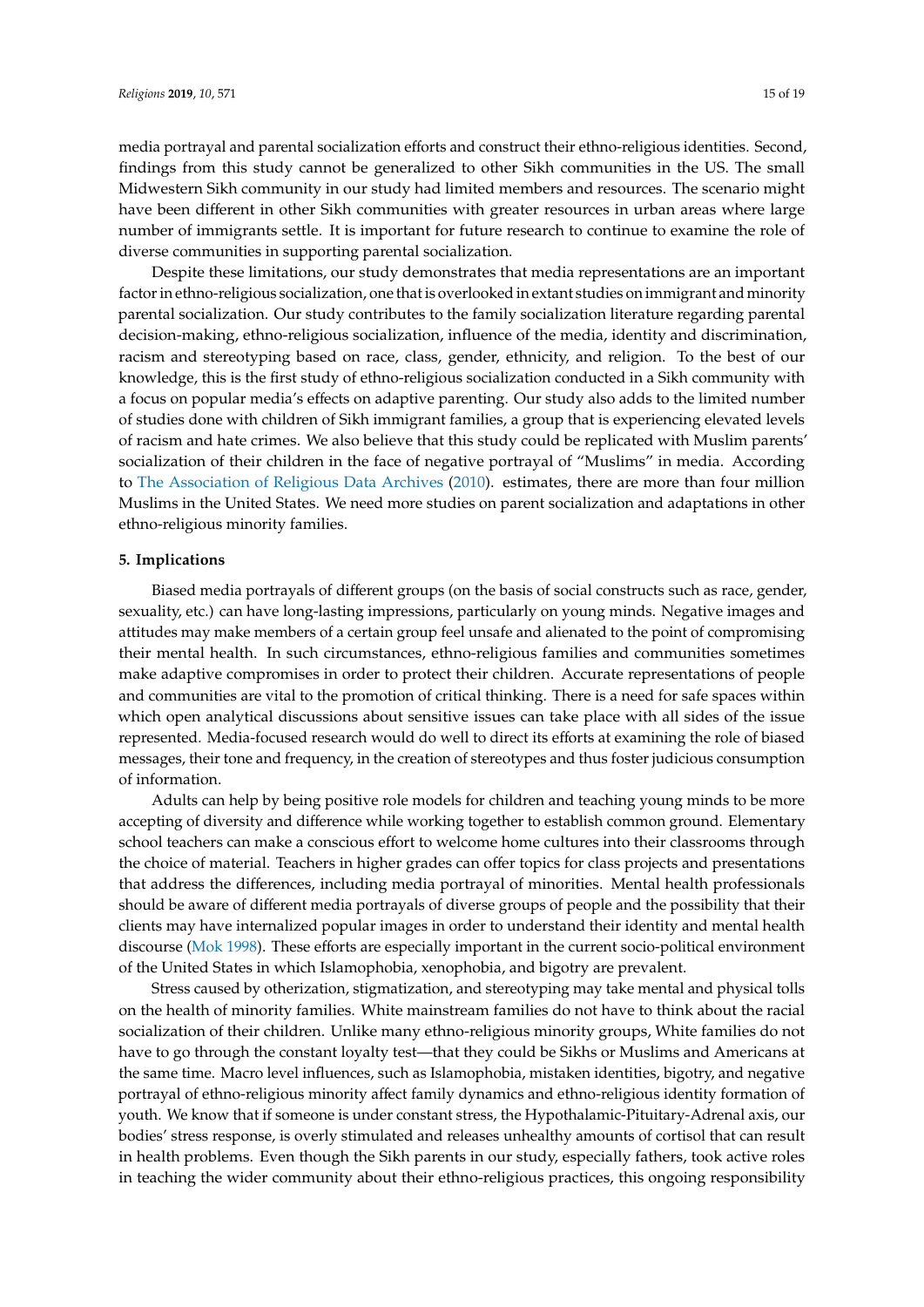to educate people about their culture and religion might exacerbate the stress on their families. It is important to understand the ethno-religious practices of the group to provide culturally appropriate tools for healing. The study has implications for other ethno-religious minority groups.

**Author Contributions:** For this research article, each authors' contributions included: M.R. was responsible for the conceptualization, methodology, software, validation, formal analysis, investigation, resources, data curation, writing the original draft, review and editing, and supervision of the Undergraduate Assistant (C.V.-G.). D.B.Q., who supervised M.R.'s doctoral dissertation, contributed to the conceptualization, methodology and review and editing for this manuscript. C.V.-G., the undergraduate Assistant at the time of preparation of this manuscript contributed to literature review, formal analysis, and validation of data findings.

**Funding:** This research received no external funding.

**Acknowledgments:** We would like to thank Janine Woolfson for meticulously editing many versions of this manuscript. Thanks to all the participants for sharing their stories with us, of courage and vulnerability, as immigrant parents in socializing their sons in Sikh faith. Sincere appreciation to our cultural consultants, Praneet Randhawa, Assistant Professor, Department of Marketing and Entrepreneurship, University of Baltimore and Manohar Singh, Dean, Southern Connecticut State University, for sharing their insights on Sikhism and Punjabi language and culture.

**Conflicts of Interest:** The authors declare no conflict of interest.

#### **References**

- <span id="page-15-1"></span>Abbas, Tahir. 2004. After 9/11: British South Asian Muslims, islamophobia, multiculturalism, and the state. *The American Journal of Islamic Social Sciences* 21: 26–38.
- <span id="page-15-2"></span>Ahluwalia, Muninder K., and Laura Pellettiere. 2010. Sikh men post-9/11: Misidentification, discrimination, and coping. *Asian American Journal of Psychology* 1: 303–14. [\[CrossRef\]](http://dx.doi.org/10.1037/a0022156)
- <span id="page-15-11"></span>Ahmed, Saifuddin, and Jörg Matthes. 2017. Media representation of Muslims and Islam from 2000 to 2015: A meta-analysis. *International Communication Gazette* 79: 219–44. [\[CrossRef\]](http://dx.doi.org/10.1177/1748048516656305)
- <span id="page-15-8"></span>Angeles, Vivienne S. M. 2010. Moros in the media and beyond: Representations of Philippine Muslims. *Contemporary Islam* 4: 29–53. [\[CrossRef\]](http://dx.doi.org/10.1007/s11562-009-0100-4)
- <span id="page-15-9"></span>Bennett, Lisa. 2000. Fifty years of prejudice in media. *The Gay and Lesbian Review Worldwide* 7: 30–35.
- <span id="page-15-5"></span>Berry, John W., and David L. Sam. 1997. Acculturation and adaptation. In *Handbook of Cross-Cultural Psychology*. Edited by John W. Berry, Marshall H. Segall and Cigdem Kagitcibasi. Boston: Ally & Bacon, vol. 3, pp. 291–326.
- <span id="page-15-6"></span>Bronfenbrenner, Urie. 1979. *The Ecology of Human Development: Experiments by Nature and Design*. Cambridge: Harvard University Press.
- <span id="page-15-12"></span>Brown, Christia Spears, Ali Hadeel, Ellen A. Stone, and Jennifer A. Jewell. 2017. U.S. Children's Stereotypes and Prejudicial Attitudes toward Arab Muslims. *British Journal of Educational Psychology* 17: 60–83. [\[CrossRef\]](http://dx.doi.org/10.1111/asap.12129)
- <span id="page-15-10"></span>Bush, Bianca, and Adrian Furnham. 2013. Gender Jenga: The role of advertising in gender stereotypes within educational and non-educational games. *Young Consumers* 14: 216–29. [\[CrossRef\]](http://dx.doi.org/10.1108/YC-11-2012-00324)
- <span id="page-15-4"></span>Caughy, Margaret O'Brien, Patricia J. O'Campo, Randolph Suzanne M., and Kim Nickerson. 2002. The influence of racial socialization practices on the cognitive and behavioral competence of African American preschoolers. *Child Development* 73: 1611–25. [\[CrossRef\]](http://dx.doi.org/10.1111/1467-8624.00493)
- <span id="page-15-14"></span>Lansing, Michigan population: Census 2010 Interactive Map, Demographics, Statistics, Quick Facts. Available online: https://www.census.gov/quickfacts/fact/table/lansingcitymichigan/[POP010210#POP010210](https://www.census.gov/quickfacts/fact/table/lansingcitymichigan/POP010210#POP010210) (accessed on 11 October 2019).
- <span id="page-15-3"></span>Crossette, Barbara. 2004. India's Sikhs: Waiting for justice. *World Policy Journal* 21: 70–78. [\[CrossRef\]](http://dx.doi.org/10.1215/07402775-2004-3009)
- <span id="page-15-13"></span>Cruz-Santiago, M., and Jorge I. Ramirez García. 2011. "Hay Que Ponerse en los Zapatos del Joven": Adaptive parenting of adolescent children among Mexican-American parents residing in a dangerous neighborhood. *Family Process* 50: 92–114. [\[CrossRef\]](http://dx.doi.org/10.1111/j.1545-5300.2010.01348.x)
- <span id="page-15-7"></span>Dow, Dawn Marie. 2016. The deadly challenges of raising African American boys: Navigating the controlling image of the "thug". *Gender & Society* 30: 161–88.
- <span id="page-15-0"></span>Dubensky, Joyce S. 2015. When Vaisakhi is more than a holiday. *Tanenbaum: Combating Religious Prejudice*. April 30. Available online: https://[tanenbaum.org](https://tanenbaum.org/blog/2015/04/7695/)/blog/2015/04/7695/ (accessed on 11 October 2019).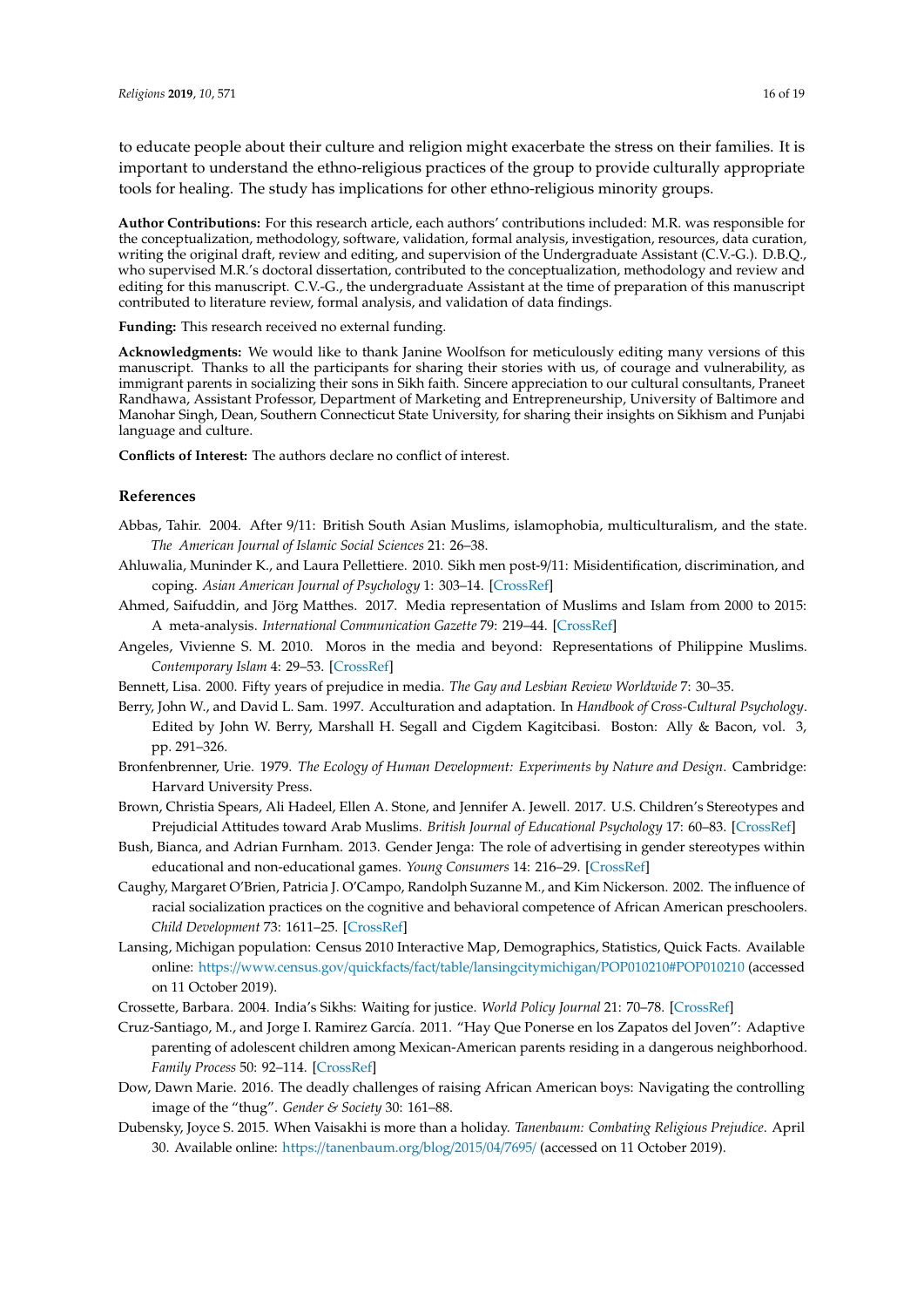- <span id="page-16-14"></span>Ewart, Jacqui, and O'Donnell Kate. 2018. *Reporting Islam: International Best Practice for Journalists*. Abingdon: Routledge.
- <span id="page-16-9"></span>Ferguson, Gail M., Catherine L. Costigan, Christy V. Clarke, and Julianna S. Ge. 2016. Introducing remote acculturation: Learning your heritage culture from afar. *Child Development Perspectives* 10: 166–71. [\[CrossRef\]](http://dx.doi.org/10.1111/cdep.12181)
- <span id="page-16-17"></span>Gallagher-Thompson, Dolores, Nancy Solano, David Coon, and Patricia Areán. 2003. Recruitment and retention of Latino dementia family caregivers in intervention research: Issues to face, lessons to learn. *The Gerontologist* 43: 45–51. [\[CrossRef\]](http://dx.doi.org/10.1093/geront/43.1.45) [\[PubMed\]](http://www.ncbi.nlm.nih.gov/pubmed/12604745)
- <span id="page-16-7"></span>García-Coll, Cynthia García, Gontran Lamberty, Renee Jenkins, Harriet Pipes McAdoo, Keith Crnic, Barbara Hanna Wasik, and Heidie Vázquez García. 1996. An integrative model for the study of developmental competencies in minority children. *Child Development* 67: 1891–914. [\[CrossRef\]](http://dx.doi.org/10.2307/1131600) [\[PubMed\]](http://www.ncbi.nlm.nih.gov/pubmed/9022222)
- <span id="page-16-0"></span>Gast, Phil. 2012. Wisconsin temple shooting victims: Putting others first. *Cable News Network (CNN)*. August 7. Available online: https://www.cnn.com/2012/08/06/us/[wisconsin-shooting-victims](https://www.cnn.com/2012/08/06/us/wisconsin-shooting-victims/index.html)/index.html (accessed on 11 October 2019).
- <span id="page-16-6"></span>Gibson, Margaret A. 1989. *Accommodation without Assimilation: Sikh Immigrants in an American High School*. New York: Cornell University Press.
- <span id="page-16-4"></span>Guru Nanak Mission. 2008. *Who Are Sikhs?* Miami: Guru Nanak Dev Mission, Inc.
- <span id="page-16-19"></span>Hall, Kathleen D. 2002. *Lives in Translation: Sikh Youth as British Citizens*. Philadelphia: University of Pennsylvania Press.
- <span id="page-16-13"></span>Holt, Lanier Frush. 2013. Writing the wrong: Can counter-stereotypes offset negative media messages about African Americans? *Journalism and Mass Communication Quarterly* 90: 108–25. [\[CrossRef\]](http://dx.doi.org/10.1177/1077699012468699)
- <span id="page-16-12"></span>Howard, Lionel C., Jason C. Rose, and Oscar A. Barbarin. 2013. Raising African American boys: An exploration of gender and racial socialization practices. *American Journal of Orthopsychiatry* 83: 218–30. [\[CrossRef\]](http://dx.doi.org/10.1111/ajop.12031) [\[PubMed\]](http://www.ncbi.nlm.nih.gov/pubmed/23889014)
- <span id="page-16-10"></span>Hughes, Diane. 2003. Correlates of African American and Latino parents' messages to children about ethnicity and race: A comparative study of racial socialization. *American Journal of Community Psychology* 31: 15–33. [\[CrossRef\]](http://dx.doi.org/10.1023/A:1023066418688)
- <span id="page-16-8"></span>Hughes, Diane, James Rodriguez, Emilie P. Smith, Deborah J. Johnson, Howard C. Stevenson, and Paul Spicer. 2006. Parents' ethnic-racial socialization practices: A review of research and directions for future study. *Developmental Psychology* 42: 747–70. [\[CrossRef\]](http://dx.doi.org/10.1037/0012-1649.42.5.747)
- <span id="page-16-15"></span>Hussain, Amir. 2010. (Re) presenting: Muslims on North American television. *Contemporary Islam* 4: 55–75. [\[CrossRef\]](http://dx.doi.org/10.1007/s11562-009-0109-8)
- <span id="page-16-11"></span>Inman, Arpana G., Erin E. Howard, Robin L. Beaumont, and Jessica A. Walker. 2007. Cultural transmission: Influence of contextual factors in Asian Indian immigrant parents' experiences. *Journal of Counseling Psychology* 54: 93–100. [\[CrossRef\]](http://dx.doi.org/10.1037/0022-0167.54.1.93)
- <span id="page-16-20"></span>Jaspal, Rusi, and Marco Cinnirella. 2010. Media representations of British Muslims and hybridized threats to identity. *Contemporary Islam* 4: 289–310. [\[CrossRef\]](http://dx.doi.org/10.1007/s11562-010-0126-7)
- <span id="page-16-16"></span>Joshi, Khyati Y. 2006. The racialization of Hinduism, Islam, and Sikhism in the United States. *Equity and Excellence in Education* 39: 211–26. [\[CrossRef\]](http://dx.doi.org/10.1080/10665680600790327)
- <span id="page-16-18"></span>Killen, Melanie, and Adam Rutland. 2011. *Children and Social Exclusion: Morality, Prejudice, and Group Identity*. New York: Wiley/Blackwell Publishers.
- <span id="page-16-2"></span>Kromidas, Maria. 2004. Learning war/Learning race: Fourth-grade students in the aftermath of September 11th in New York City. *Critique of Anthropology* 24: 15–33. [\[CrossRef\]](http://dx.doi.org/10.1177/0308275X04041081)
- <span id="page-16-3"></span>Kumar, Tracey. 2016. "How do you know he's not a terrorist?" Examining microaggressions against people of South Asian descent. *Multicultural Education* 24: 12–18.
- <span id="page-16-5"></span>Kurien, Prema. 2014. Immigration, community formation, political incorporation, and why religion matters: Migration and settlement patterns of the Indian diaspora. *Sociology of Religion* 75: 524–36. [\[CrossRef\]](http://dx.doi.org/10.1093/socrel/sru060)
- <span id="page-16-1"></span>Le, Phuong. 2017. Police to investigate shooting of Sikh man near Seattle as a hate crime. *Chicago Tribune*. March 5. Available online: https://www.chicagotribune.com/nation-world/[ct-sikh-shooting-20170305-story.](https://www.chicagotribune.com/nation-world/ct-sikh-shooting-20170305-story.html) [html](https://www.chicagotribune.com/nation-world/ct-sikh-shooting-20170305-story.html) (accessed on 11 October 2019).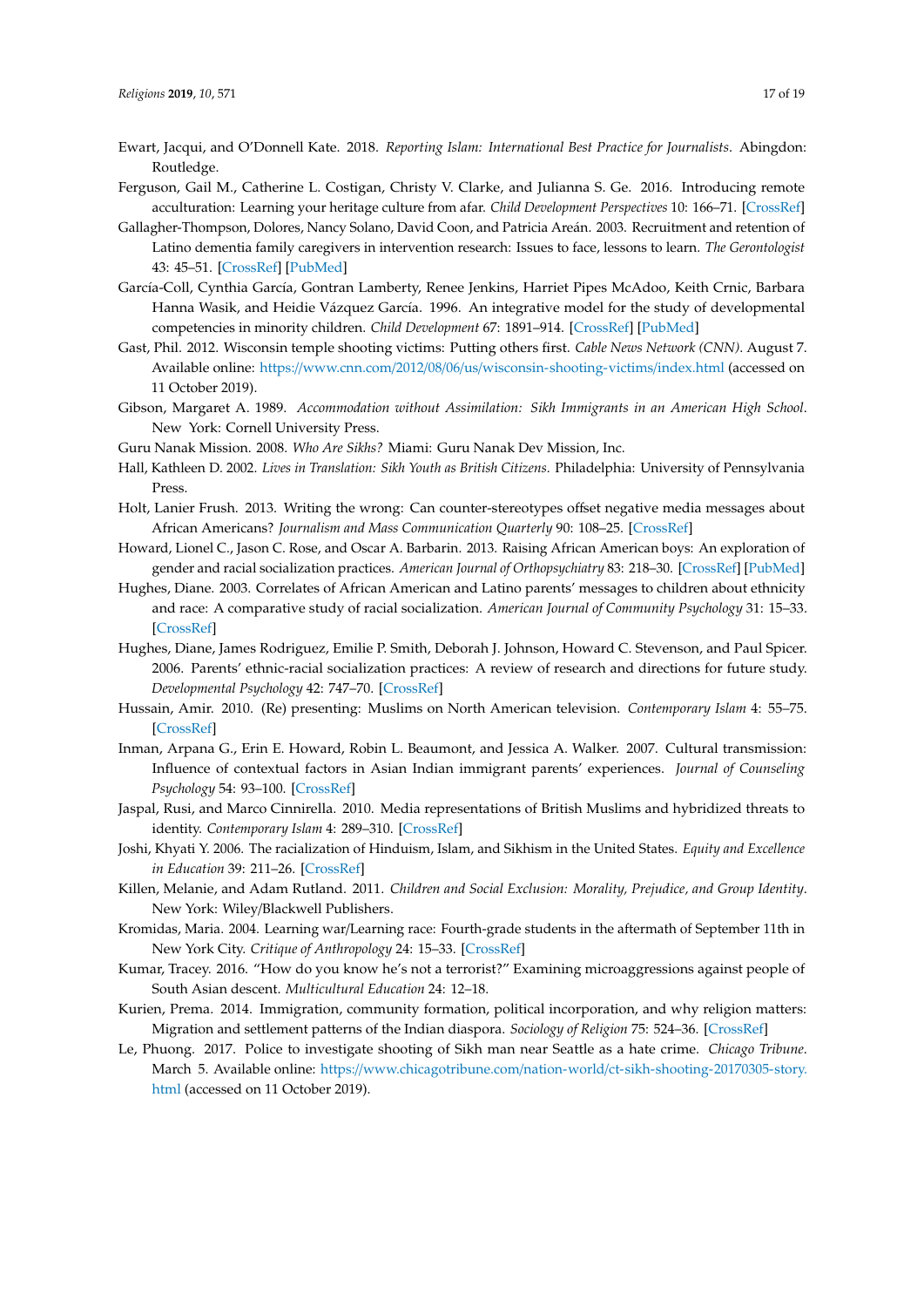<span id="page-17-20"></span>Luke, Carmen. 1994. Childhood and parenting in popular culture. *Journal of Sociology* 30: 289–302. [\[CrossRef\]](http://dx.doi.org/10.1177/144078339403000304)

- <span id="page-17-3"></span>Mann, Gurinder S. 2006. Making home abroad: Sikhs in the United States. In *A Nation of Religions: The Politics of Pluralism in Multireligious America*. Edited by Stephen Prothero. Chapel Hill: The University of North Carolina Press, pp. 160–80.
- <span id="page-17-13"></span>Matin, Jack K., Annie Lang, and Sigrun Olafsdottir. 2008. Rethinking theoretical approaches to stigma: A framework integrating normative influences on stigma (FINIS). *Social Science Medicine* 67: 431–40.
- <span id="page-17-15"></span>Mok, Teresa A. 1998. Getting the message: Media images and stereotypes and their effects on Asian Americans. *Cultural Diversity and Mental Health* 4: 185–202. [\[CrossRef\]](http://dx.doi.org/10.1037/1099-9809.4.3.185)
- <span id="page-17-9"></span>Okagaki, Lynn, and Gary E. Bingham. 2005. Parents' social cognitions and their parenting behaviors. In *Ecological Perspective on Parenting*, 2nd ed. Edited by Tom Luster and Lynn Okagaki. Hillsdale: Lawrence Erlbaum Associates, pp. 3–33.
- <span id="page-17-5"></span>Pew Forum. 2012. The Global Religious Landscape: A Report on the Size and Distribution of the World's Major Religious Groups as of 2010. Available online: http://www.pewforum.org/[global-religious-landscape.aspx](http://www.pewforum.org/global-religious-landscape.aspx) (accessed on 25 September 2019).
- <span id="page-17-17"></span>Plakoyiannaki, Emmanuella, and Yorgos Zotos. 2009. Female role stereotypes in print advertising: Identifying associations with magazines and product categories. *European Journal of Marketing* 43: 1411–34. [\[CrossRef\]](http://dx.doi.org/10.1108/03090560910989966)
- <span id="page-17-19"></span>Ponterotto, Joseph G., and Paul B. Pedersen. 1993. *Preventing Prejudice*. Newbury Park: Sage.
- <span id="page-17-6"></span>Puar, Jasbir K., and Amit S. Rai. 2002. The remaking of a model minority: Perverse projectiles under the specter of (counter) terrorism. *Social Text* 22: 75–105. [\[CrossRef\]](http://dx.doi.org/10.1215/01642472-22-3_80-75)
- <span id="page-17-23"></span>Riek, Blake M., Eric W. Mania, and Samuel L. Gaertner. 2006. Intergroup threat and outgroup attitudes: A meta-analytic review. *Personality and Social Psychology Review* 10: 336–53. [\[CrossRef\]](http://dx.doi.org/10.1207/s15327957pspr1004_4) [\[PubMed\]](http://www.ncbi.nlm.nih.gov/pubmed/17201592)
- <span id="page-17-10"></span>Romero, Andrea J., Israel Cuéllar, and Robert E. Roberts. 2000. Ethnocultural variables and attitudes toward cultural socialization of children. *Journal of Community Psychology* 28: 79–89. [\[CrossRef\]](http://dx.doi.org/10.1002/(SICI)1520-6629(200001)28:1<79::AID-JCOP8>3.0.CO;2-N)
- <span id="page-17-16"></span>SALDEF. 2011. Major News Outlets Remove Image Linking Sikhs to Osama Bin Laden. Available online: http://saldef.org/news/cnnandftimage/[#.WDKn67Lx7IU](http://saldef.org/news/cnnandftimage/#.WDKn67Lx7IU) (accessed on 25 September 2019).
- <span id="page-17-18"></span>Saracho, Olivia N., and Bernard Spodek. 2007. Challenging the stereotypes of Mexican American fathers. *Early Childhood Education Journal* 35: 223–31. [\[CrossRef\]](http://dx.doi.org/10.1007/s10643-007-0199-y)
- <span id="page-17-21"></span>Singh, Bal Ram. 2011. *Indian Family System: The Concepts, Practices and Current Relevance*. New Delhi: D. K. Printworld Pvt. Ltd.
- <span id="page-17-14"></span>Smalls, Ciara, and Shauna M. Cooper. 2012. Racial group regard, barrier socialization, and African American adolescents' engagement: Patterns and processes by gender. *Journal of Adolescence* 35: 887–97. [\[CrossRef\]](http://dx.doi.org/10.1016/j.adolescence.2011.12.007) [\[PubMed\]](http://www.ncbi.nlm.nih.gov/pubmed/22248921)
- <span id="page-17-11"></span>Stout, Harry S. 1975. Ethnicity: The vital center of religion in America. *Ethnicity* 2: 204–24.
- <span id="page-17-22"></span>Strauss, Anselm, and Juliet Corbin. 1998. *Basics of Qualitative Research: Techniques and Procedures for Developing Grounded Theory*, 2nd ed. Thousand Oaks: Sage.
- <span id="page-17-0"></span>Sunar, Lütfi. 2017. The long history of Islam as a collective "other" of the west and the rise of Islamophobia in the U.S. after Trump. *Insight Turkey* 19: 35–51. [\[CrossRef\]](http://dx.doi.org/10.25253/99.2017193.03)
- <span id="page-17-4"></span>The Association of Religious Data Archives. 2010. Sikhs in the United States. Available online: http://[www.](http://www.thearda.com/QL2010/QuickList_113.asp) thearda.com/QL2010/[QuickList\\_113.asp](http://www.thearda.com/QL2010/QuickList_113.asp) (accessed on 11 October 2019).
- <span id="page-17-1"></span>The Pluralism Project. 2013. Post 9/11 Hate Crime Trends: Muslims, Sikhs, Hindus and Jews in the U.S. Harvard University. Available online: http://pluralism.org/research-report/[post-9-11-hate-crime-trends-muslims](http://pluralism.org/research-report/post-9-11-hate-crime-trends-muslims-sikhs-hindus-and-jews-in-the-u-s/)[sikhs-hindus-and-jews-in-the-u-s](http://pluralism.org/research-report/post-9-11-hate-crime-trends-muslims-sikhs-hindus-and-jews-in-the-u-s/)/ (accessed on 11 October 2019).
- <span id="page-17-2"></span>The Sikh Coalition. 2014. "Go home terrorist": A Report on Bullying against Sikh American School Children. March 1. Available online: https://www.sikhcoalition.org/resources/[go-home-terrorist-a-report-on-the](https://www.sikhcoalition.org/resources/go-home-terrorist-a-report-on-the-bullying-of-sikh-american-school-children/)[bullying-of-sikh-american-school-children](https://www.sikhcoalition.org/resources/go-home-terrorist-a-report-on-the-bullying-of-sikh-american-school-children/)/ (accessed on 11 October 2019).
- <span id="page-17-8"></span>Umaña-Taylor, Adriana J., and Mark A. Fine. 2004. Examining ethnic identity among Mexican-origin adolescents living in the United States. *Hispanic Journal of Behavioral Sciences* 26: 36–59. [\[CrossRef\]](http://dx.doi.org/10.1177/0739986303262143)
- <span id="page-17-12"></span>Umaña-Taylor, Adriana J., Katharine H. Zeiders, and Kimberly A. Updegraff. 2013. Family ethnic socialization and ethnic identity: A family-driven, youth-driven, or reciprocal process? *Journal of Family Psychology* 27: 137–46. [\[CrossRef\]](http://dx.doi.org/10.1037/a0031105)
- <span id="page-17-7"></span>Verma, Rita. 2005. Dialogues about 9/11, the media and race: Lessons from a secondary classroom. *Radical Teacher*  $74 \cdot 12 - 16$